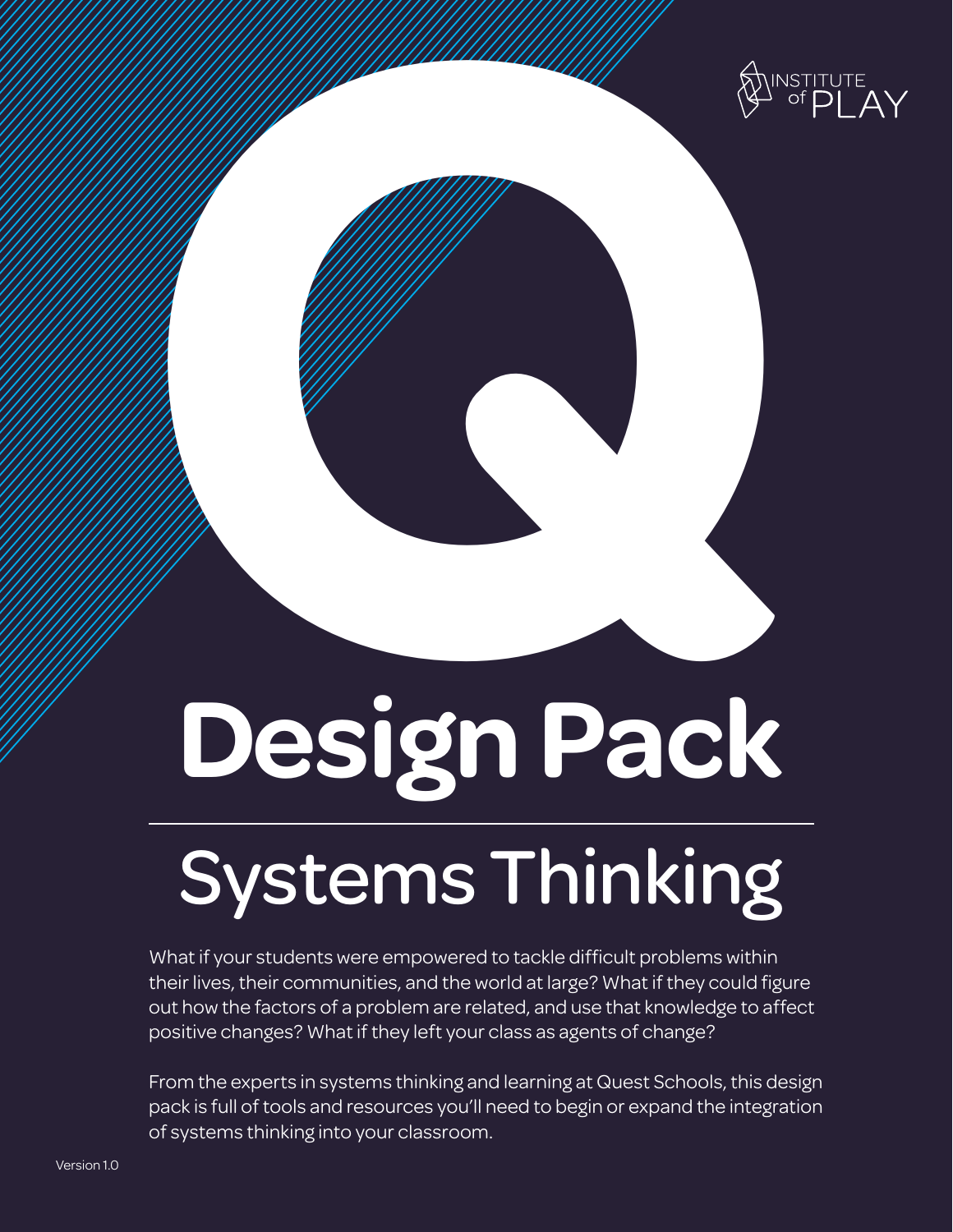## **Systems thinking means understanding a system by examining the linkages and interactions between the elements that compose the entirety of the system.**

That is the core of systems thinking. And with this type of thinking, students and teachers can learn to make positive changes in systems.

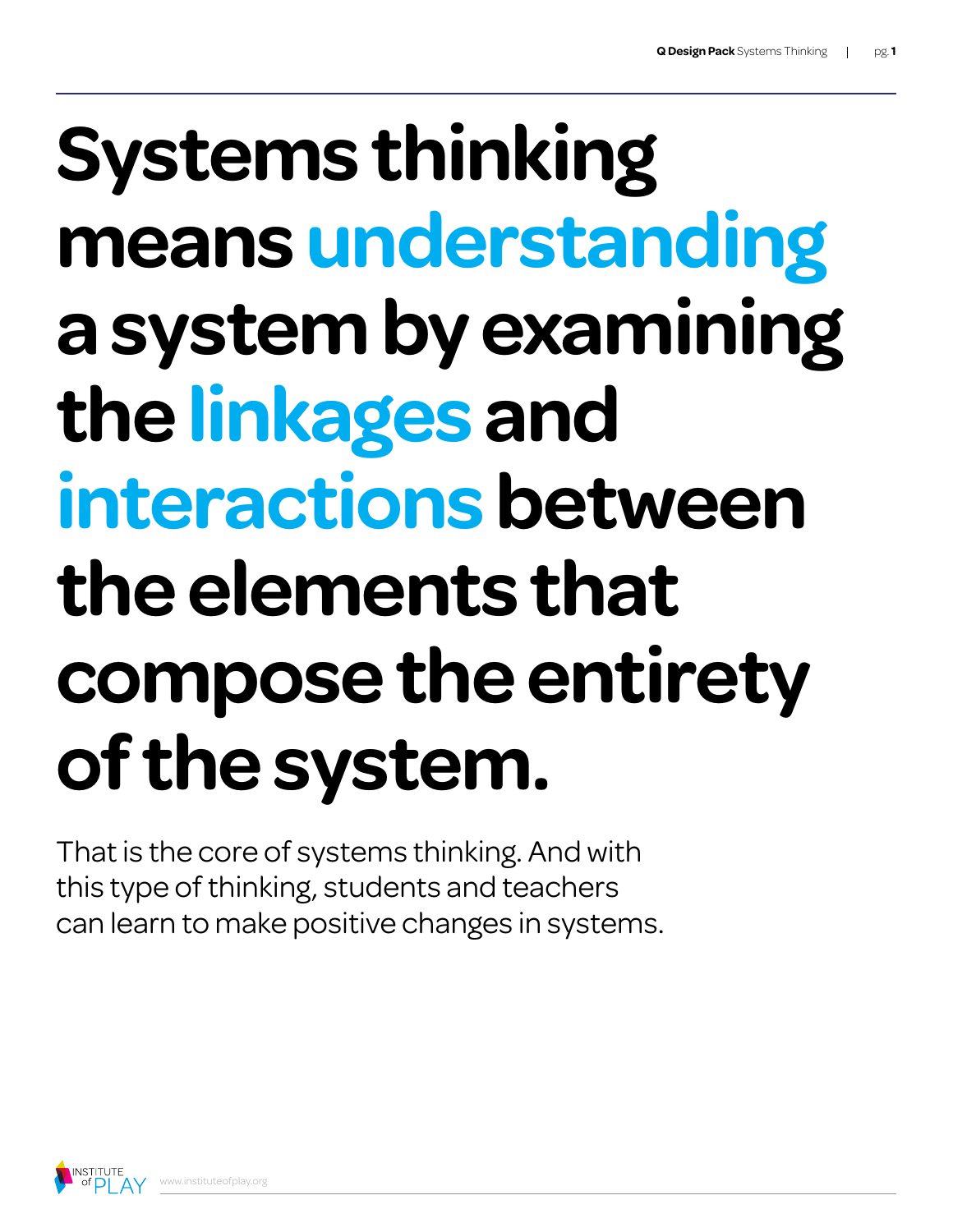## **What is a System?**

Before digging into the details of systems thinking, let's look at what a system is and what it isn't.



#### **This is a heap. Not a system.**

Nothing changes when a part is taken away or added to this heap.



#### **This is a system.**

Change definitely happens if you add or take away a part of this system.

*Resource: Waters Foundation, 2013*

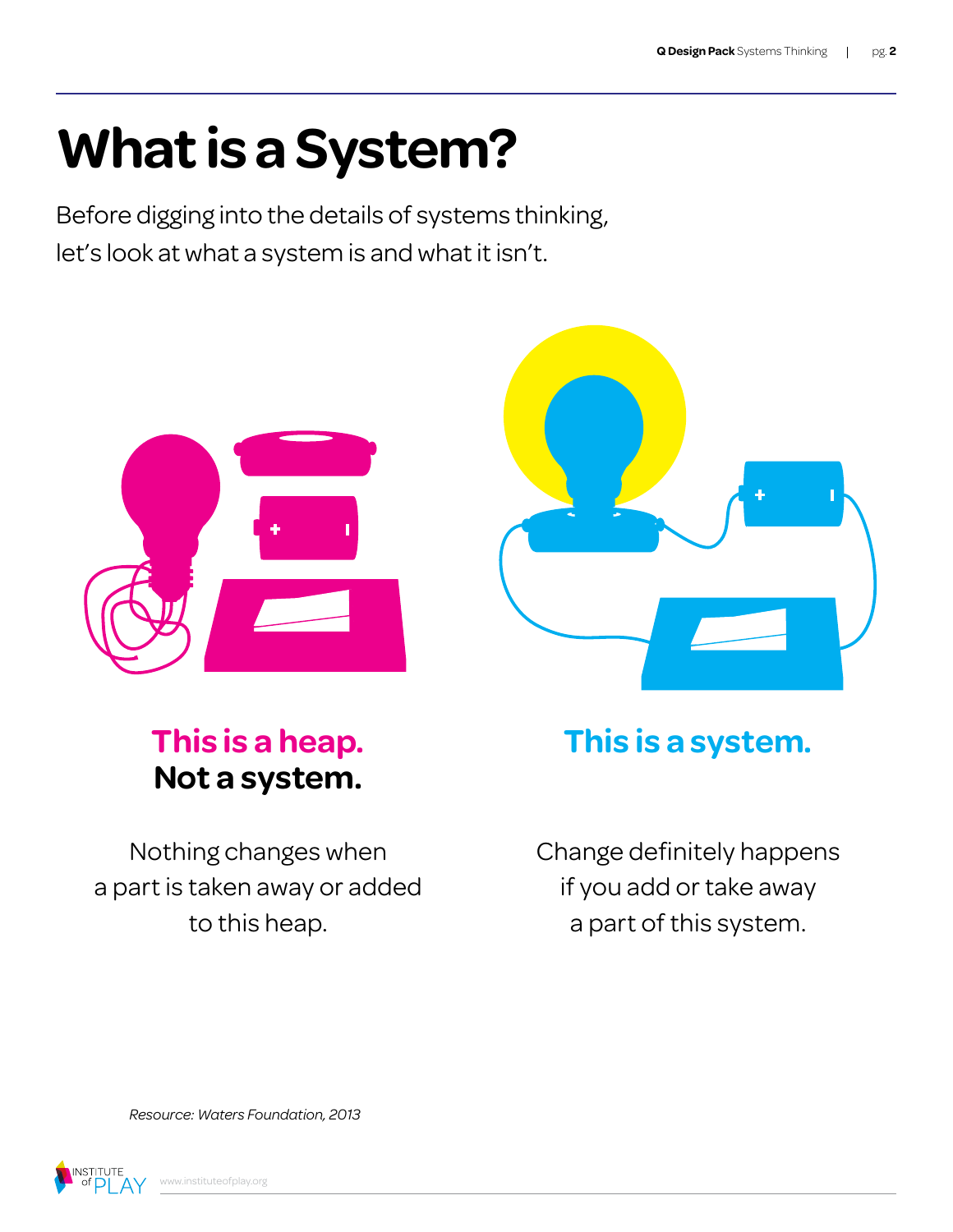## **How does a Systems Thinker Think?**

#### **Students wonder how to keep their school from being closed.**

#### **NOT A SYSTEMS THINKER**

- • **Think** of 1-2 reasons why the school is being closed.
- • **Talk** to the principal about those reasons and see if he can stop the school from being closed.

#### **A SYSTEMS THINKER**

- • **List** all factors that are involved in deciding to close the school.
- • **Group** the factors according to similarities.
- • **Identify** the largest group of factors and create a map of those factors showing how they are related to one another.
- • **Find** places on the map where a specific change might improve the school.
- • **Share and present** these changes at a school board meeting.

#### **You wonder how you can stop feeling so tired every day.**

#### **NOT A SYSTEMS THINKER**

#### **A SYSTEMS THINKER**

- • **Decide** to drink more coffee to increase energy.
- • **List** all factors that are involved with your tiredness.
- • **Diagram** how drinking coffee affects your energy as well as sleep.
- • **Identify** that coffee interferes with your sleep and that makes you more tired.
- • **Decide** to stop drinking caffeine.

#### **Teachers wonder how to lower hallway noise during passing periods.**

#### **NOT A SYSTEMS THINKER**

• **Decide** to increase school security guards in the hallway during passing time.

#### **A SYSTEMS THINKER**

- • **List** all factors that contribute to hallway noise, such as number of teachers in the hallway, number of students waiting to enter classrooms, number of students in bathrooms, etc.
- • **Map** how all these factors are related to hallway noise and each other.
- • **Identify** 1-2 factors from the map to change to see if hallway noise will lessen as a result.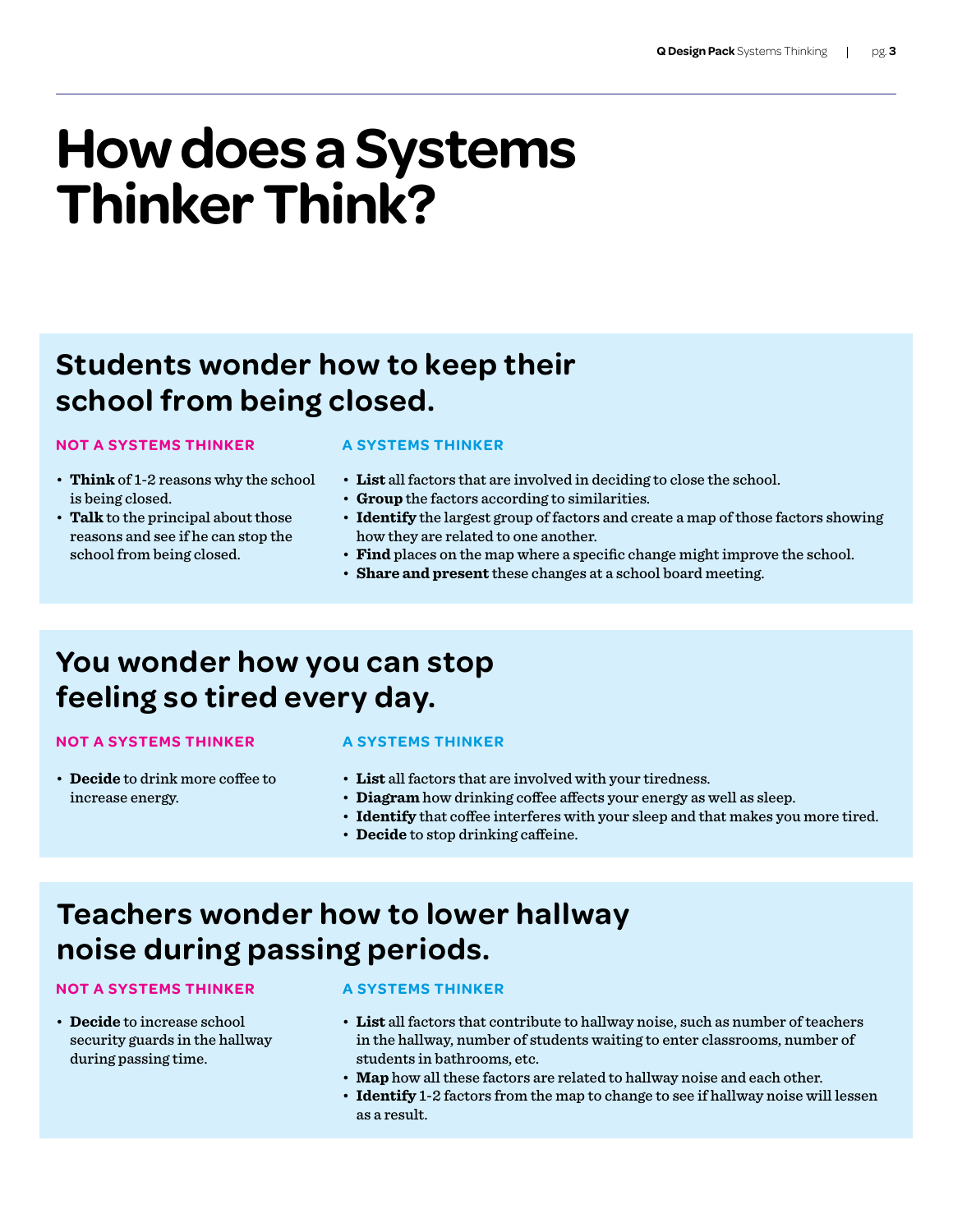

## **How do I use this Systems Thinking Design Pack?**

At our Quest schools, teachers and Institute of Play staff use the tools in this Systems Thinking Design Pack to support teachers and students in building knowledge and skills in systems thinking. We invite you to explore and playtest these tools in your own teaching and learning. After reading what is in this design pack, decide where you want to start.

Look for **tips & notes**  for teachers and game designers.

#### **Here's what is in this pack.**

#### **1 Introduction**

We begin this design pack describing what systems thinking is and how systems thinkers think.

#### **6**

#### **Systems Thinking Mechanics**

To really understand systems thinking, we have to understand more about why systems thinking is important to learn.

- **7** What is Systems Thinking?
- **8** Why Systems Thinking?
- **9** Systems Thinking Habits of Mind

#### **10**

#### **Systems Thinking in Schools**

Reading about what systems thinking looks like in a school will help you integrate systems thinking into your teaching and school.

- **11** In the Classroom
- 
- **14** Systems Thinking
- in Quest Schools **15** Systems Thinking
	- and Standards

#### **18**

#### **Systems Thinking Toolkit**

To understand systems thinking, it is essential to learn how to examine problems using systems thinking tools. By learning through doing, you will understand the value of this type of thinking for yourself and your students.

- **22** Behavior Over Time Graph
- **26** Collect and Cluster
- **30** Feedback Loops
- **34** Causal Maps

#### **TEACHING TIP**

#### **GAME DESIGN HINT**

#### **40 Going Further**

We share more resources for you to use to dive deeper into systems thinking and how to integrate it into schools.

- **41** Reflection
- **42** Appendix
- **43** Continued **Learning**

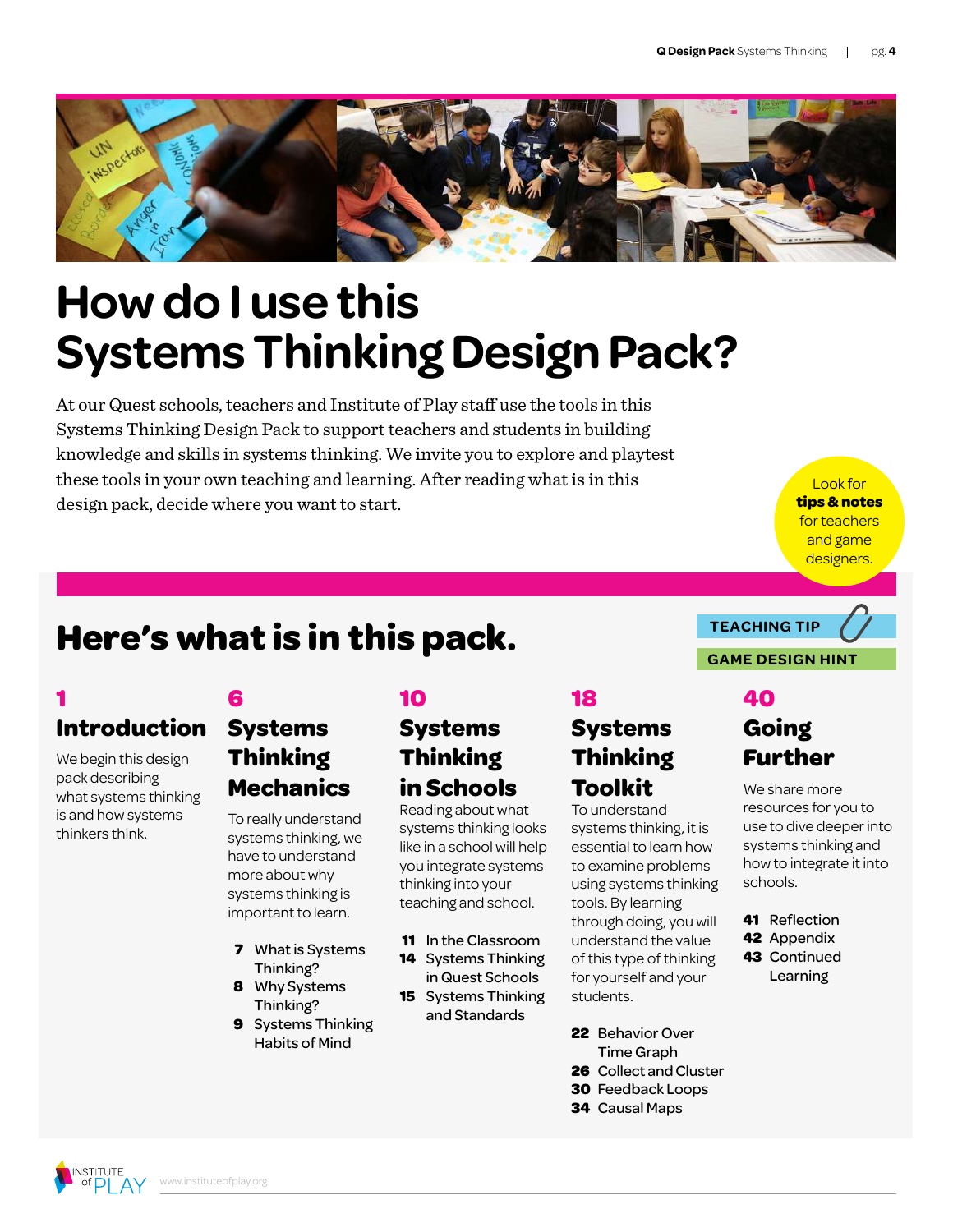# **Systems Thinking Mechanics**

To understand why systems thinking is an essential 21st century skill, it is important to learn more about systems thinking—what it is and how we use it.



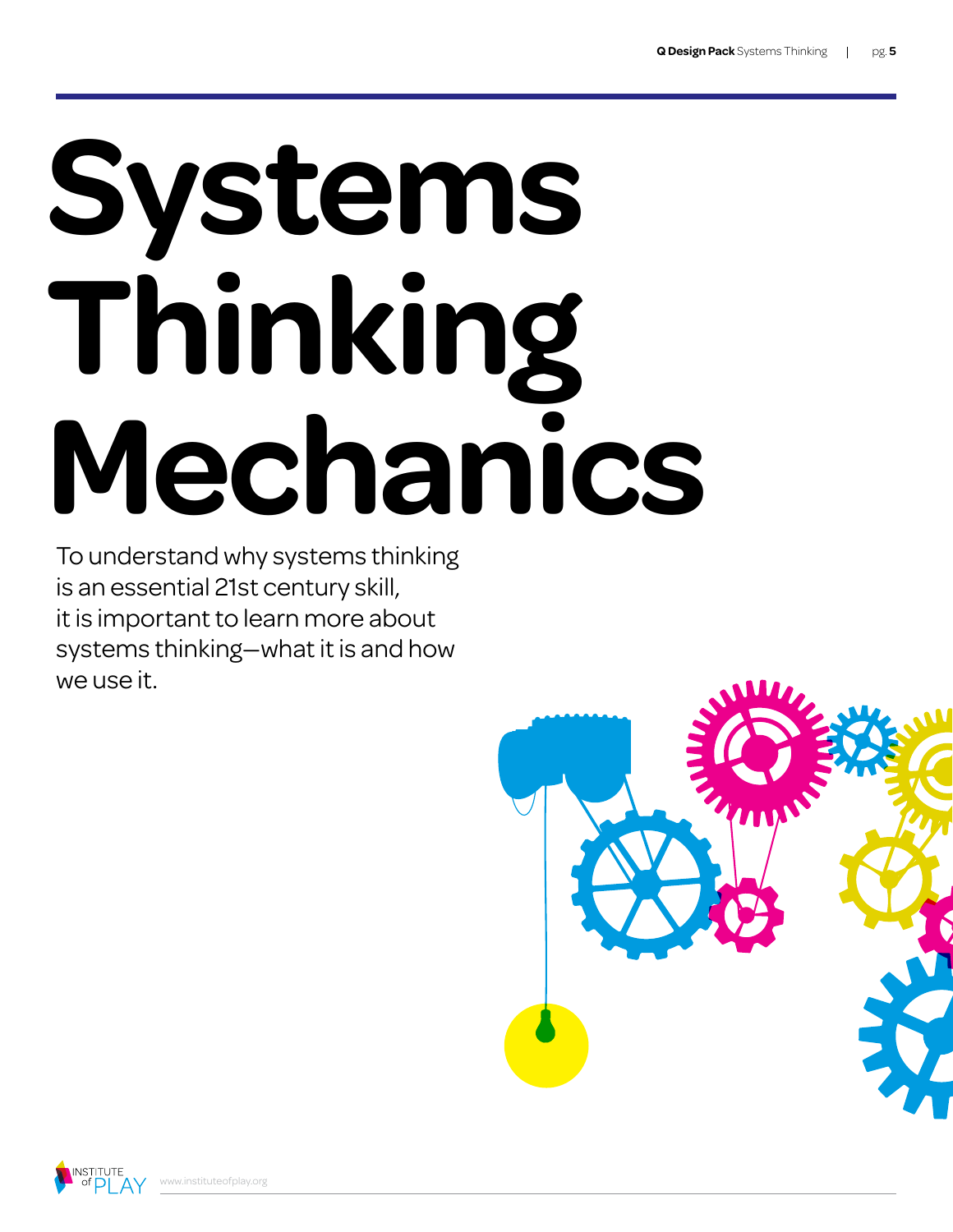## **What is Systems Thinking?**

Systems thinking is looking at things as a whole rather than a jumble of parts.

"[Systems thinking] is understanding a world of interdependence and things continually changing. How do you see a system and not just a bunch of isolated things? —Peter Senge, 2013



Using a systems thinking tool, students work with their teacher to examine a complex problem.

**We believe it is essential** to help young people understand how systems work, how they are represented, how they change—via direct or indirect means—and how to ask "whatif" questions about future outcomes. We use systems thinking as a framework and set of tools to help students develop thinking skills that empower them to

explore and understand complex problems.

So, what is a system? A system, human-made or natural, exists and functions as a whole through the dynamic interaction of its independent parts. When one part of a system changes, it affects other parts of the system, and ultimately affects

the stability and sustainability of the system. Different systems include natural systems dealing with biodiversity, political systems made of associated institutions, economic systems that drive production, and social systems governed by rules.

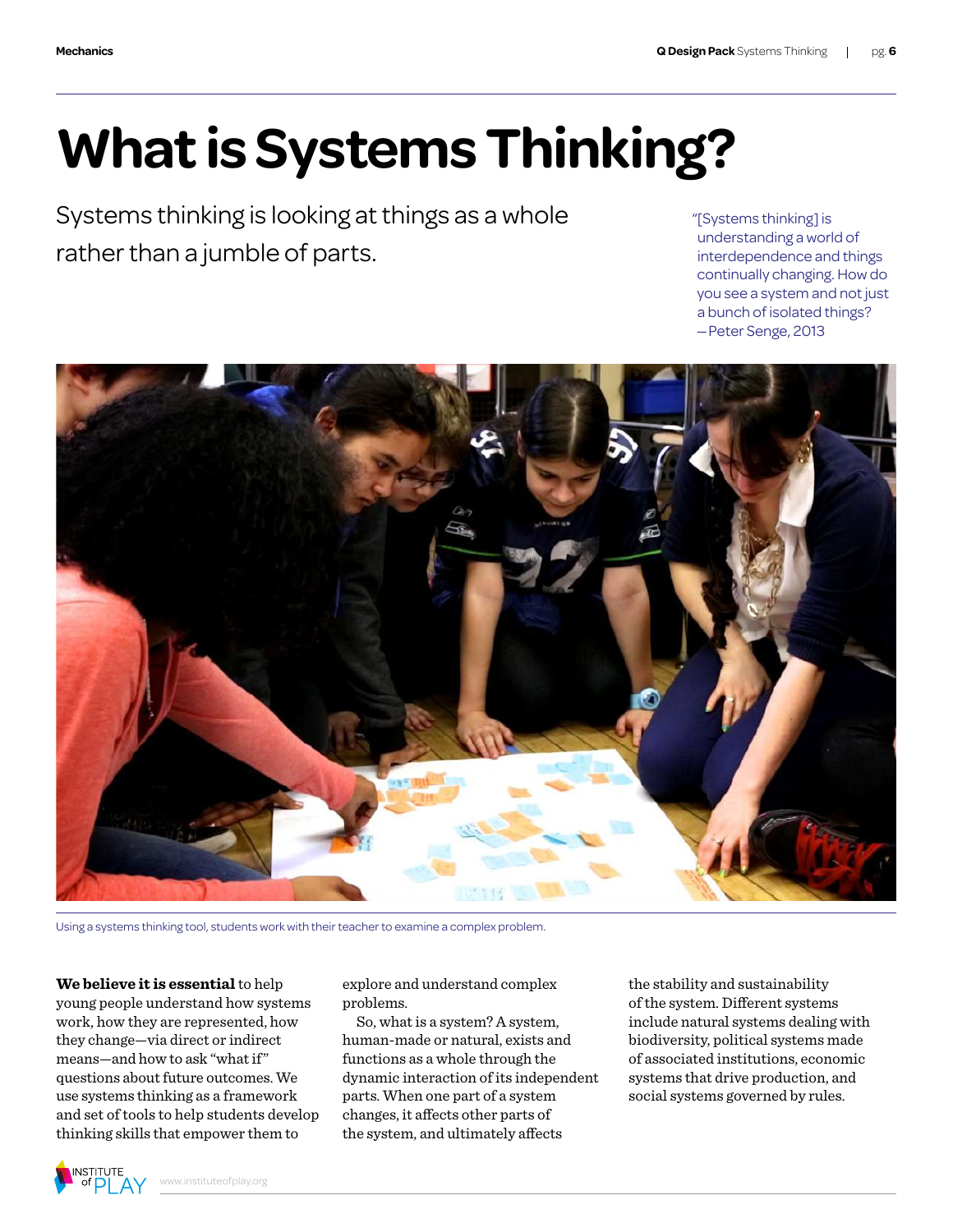## **Why Systems Thinking?**

Systems thinking enables people to look at problems in new ways — and that leads to new solutions.

"Systems thinking pushes kids to really boost themselves up to think about a problem like they normally wouldn't." — Quest student



**By now, you might have realized** that you have used systems thinking in your life, but that you never called it systems thinking. For instance, you may have taken a long-distance view of a problem and then zoomed in to examine details of the problem to figure out what you could change to address the problem. This type of thinking is systems thinking.

By using systems thinking, students can better organize and make sense of their experiences. As systems thinkers, students better understand how changes in one part of a system can affect other parts — everything is interconnected. Systems thinking also enables students to see patterns to help them organize their learning within and across content areas, as well as their experiences in and out of school. The power of systems thinking truly helps students build self-confidence and self-agency by enabling them to examine and address tough problems in their own lives, their communities, and possibly the world.

#### **GAME DESIGN HINT**

At Quest schools, game designers use systems thinking as much as teachers and students. Looking at games as systems provides structure for the design, critique and iteration of games.

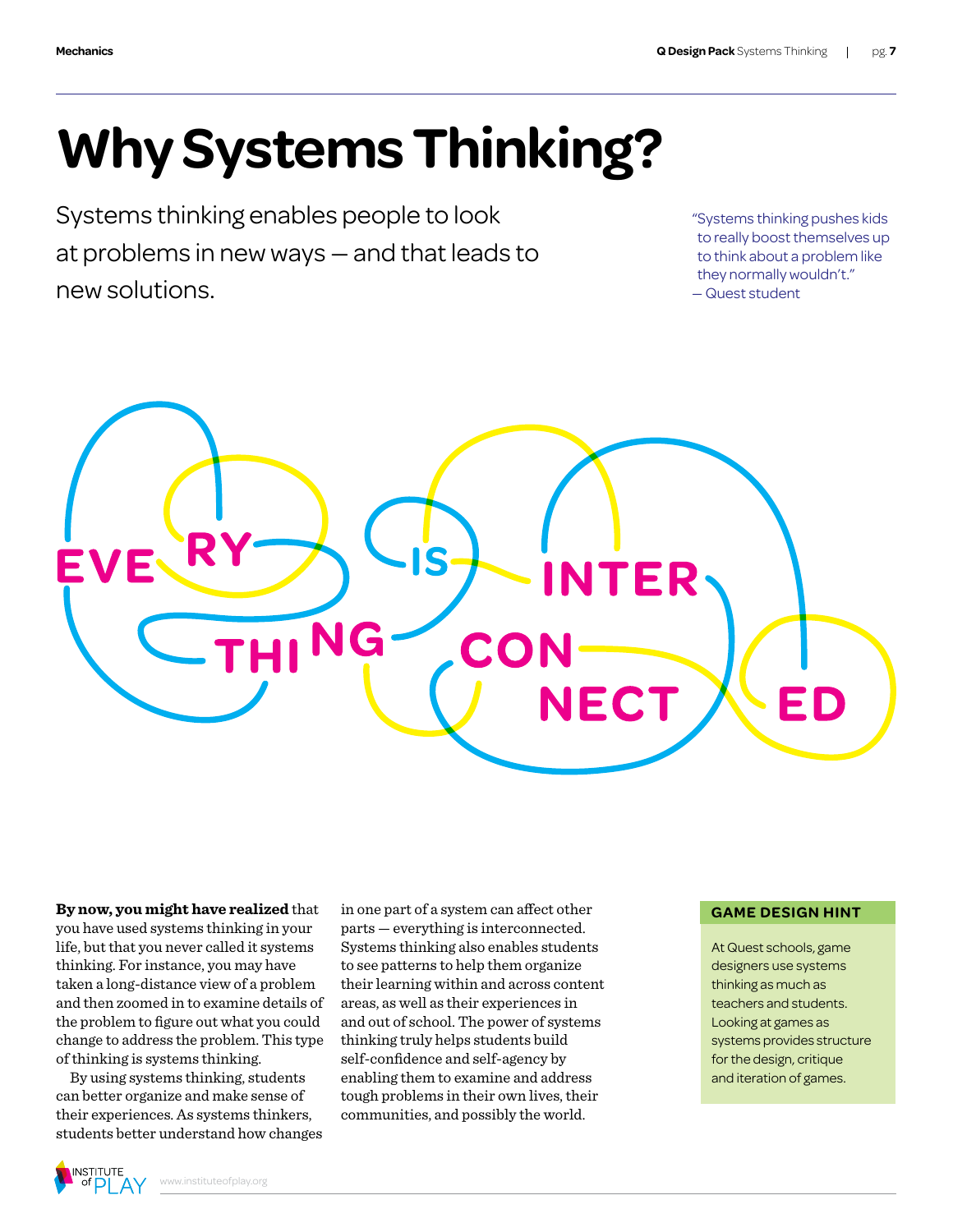## **Systems Thinking Habits of Mind**

Systems thinkers use numerous habits of mind for problem-solving. These habits, which are useful in both school and life, include the following:

- **Seeking to understand the big picture**
	- **Seeing patterns/trends in systems**
- **Recognizing how a system's structure causes its behavior**
- **Identifying cause and effect relationships**
- **Surfacing and testing assumptions**
- **Finding where unintended consequences might arise**
- **Finding leverage points to change a system**
	- **Resisting making quick conclusions**

*Resource: Waters Foundation, 2013*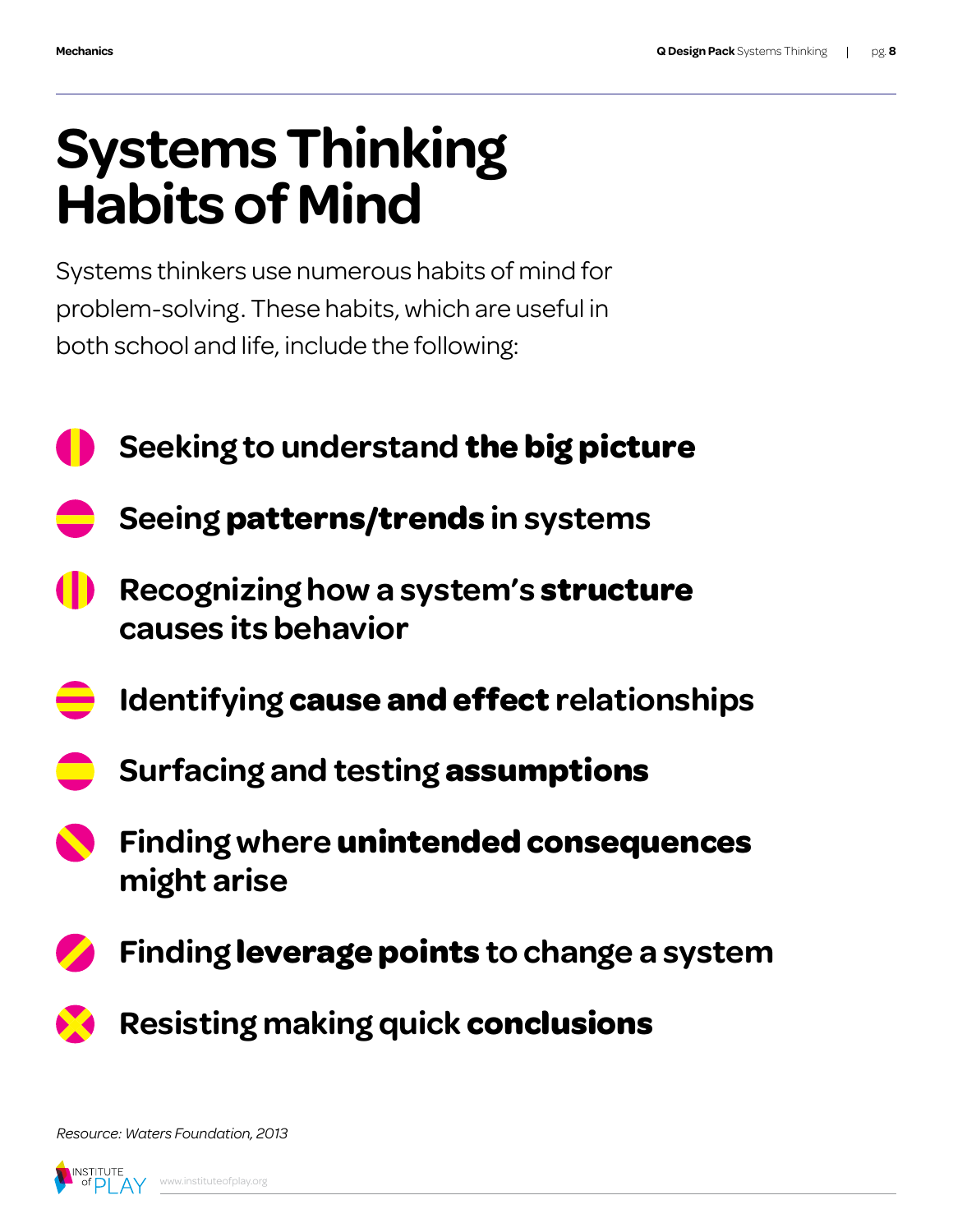# **Systems Thinking in Schools**

Integrating systems thinking into schools enables students to examine complex problems both inside and outside the classroom.

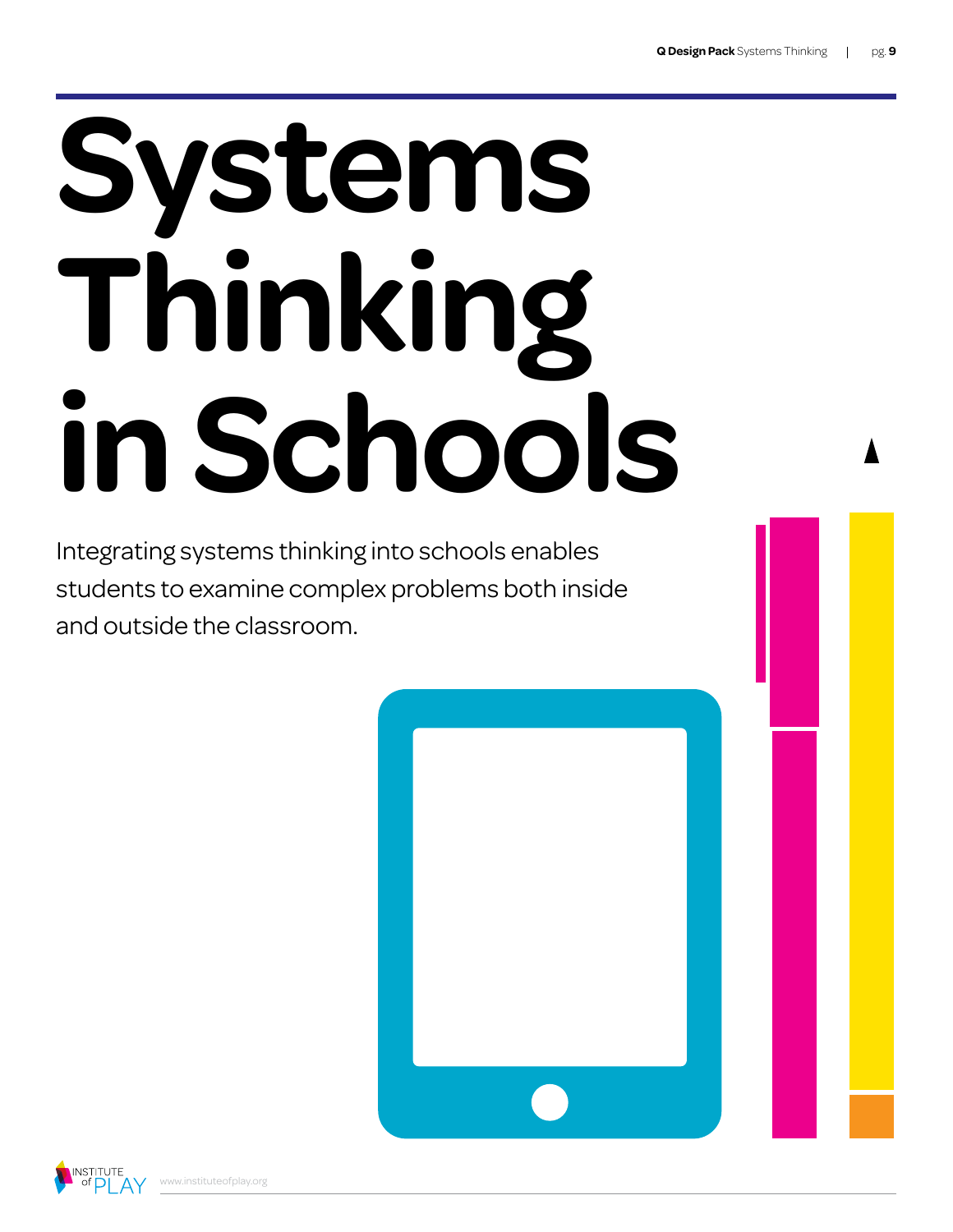## **In the Classroom**

Working together, students try to break the system of bullying.



Using a systems thinking tool, students work with their teacher to examine a complex problem.

#### **Step 1: Observe.**

"Jordan, would you mind sharing what you so courageously shared with me?" asked the teacher. Jordan, a 7th grader, looked at his shoes and repeated what he had said to his teacher."Ifeel badly because Ithink I've been a bully sometimes."

#### **Step 2: Define a problem.**

Bullying is a widespread problem in schools. Jordan bravely acknowledged his role in the bullying problem as part of a weeklong immersion course during which Quest to Learn students created a campaign against bullying called Break the System.

#### **Step 3: Zoom in. Identify the parts.**

At one point, noise of pens and pencils scribbling on Post-its filled the classroom as students wrote down as many factors involved in bullying as possible. Students then dropped to their knees and clustered similar factors together on the floor in the middle of the classroom. Looking down at the multicolored Post-its, students began to talk about relationships among factors in different clusters that they saw.

#### **Step 4: See relationships. Look for the patterns and trends.**

By looking at factors and their relationships, students now saw bullying as a system. They quickly realized that they might be able to stop bullying by changing things in the system of bullying. For instance, when kids don't stop bullying when it happens, more students are bullied. And when more students are bullied, more kids don't stop bullying when they see it happen. They knew they wanted to stop this cycle by helping their peers and other kids realize the important role of bystanders—to stop bullying when it happens.

#### **Step 5: Identify leverage points. Break the system.**

Jordan led the charge of creating a Break the System pledge that Quest to Learn students and faculty/staff could sign. They also believed that middle school bullying might lessen if they talked about bullying with younger kids. So, the students presented about bullying at neighboring elementary schools. This group of students took a problem, used different tools, and designed ways to affect positive change on bullying that was relevant to themselves, their community, and the larger world.

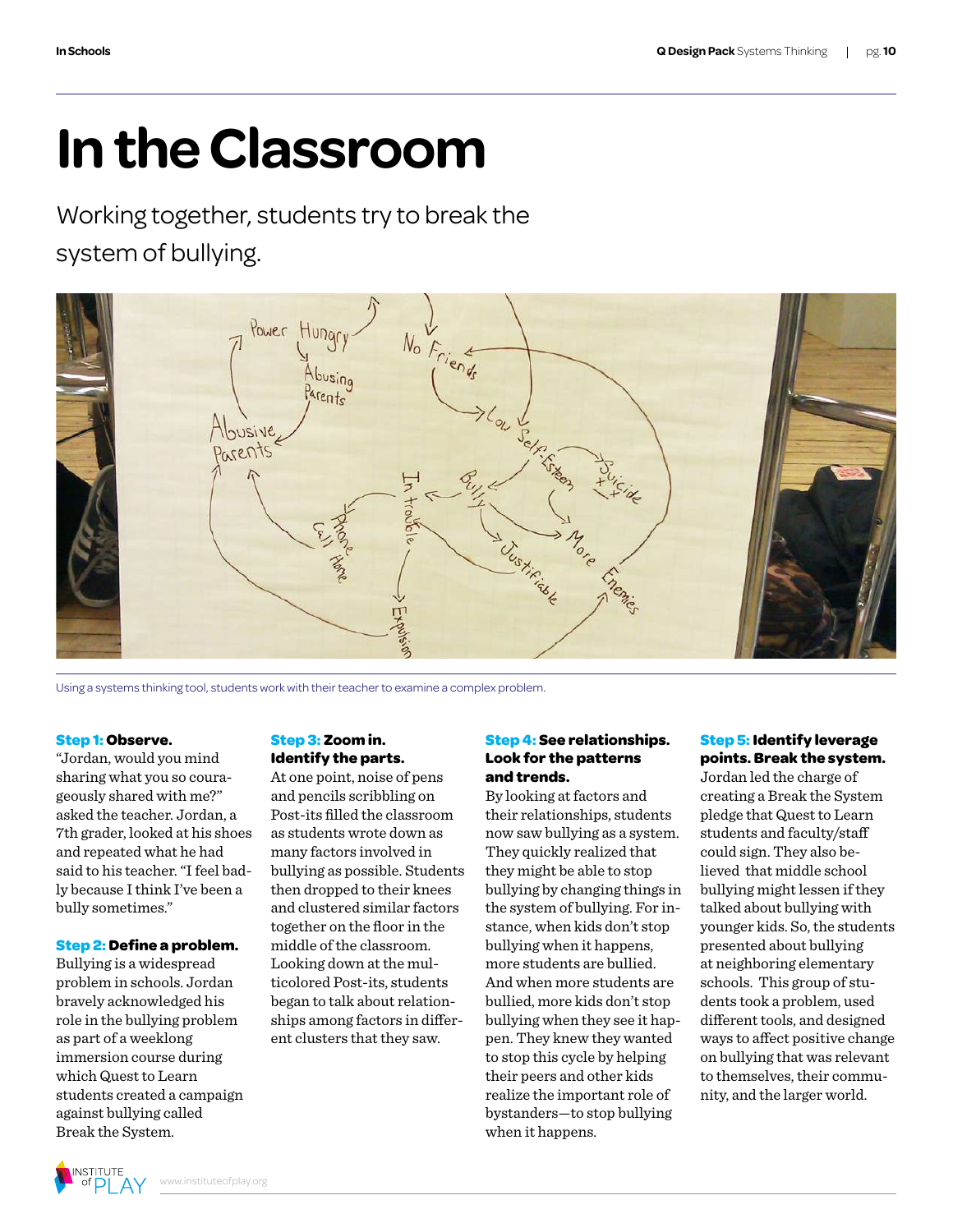## **In the Classroom Reflection**

Systems thinking enables students to see common structures and patterns within and across content areas.



A student created this pledge for all Quest students, staff and faculty to sign as one leverage point to address bullying in the school.

**After reading about** the bullying project, how did that student thinking differ from a learning experience in a typical classroom? The 12-year-olds in this class approached a relevant problem to their lives using habits of mind that enabled them to dig deep into the problem to both understand it and create

thoughtful and positive change.

To think more about the value of systems thinking for youth, consider this question: how would the Quest students have addressed bullying without using systems thinking? We can imagine students might have only taken the perspective of the bullied

into account, or focused on addressing bullying in only their school community, or immediately jumped to a fast solution. None of those actions would have dramatically changed bullying in Quest schools and possibly beyond.

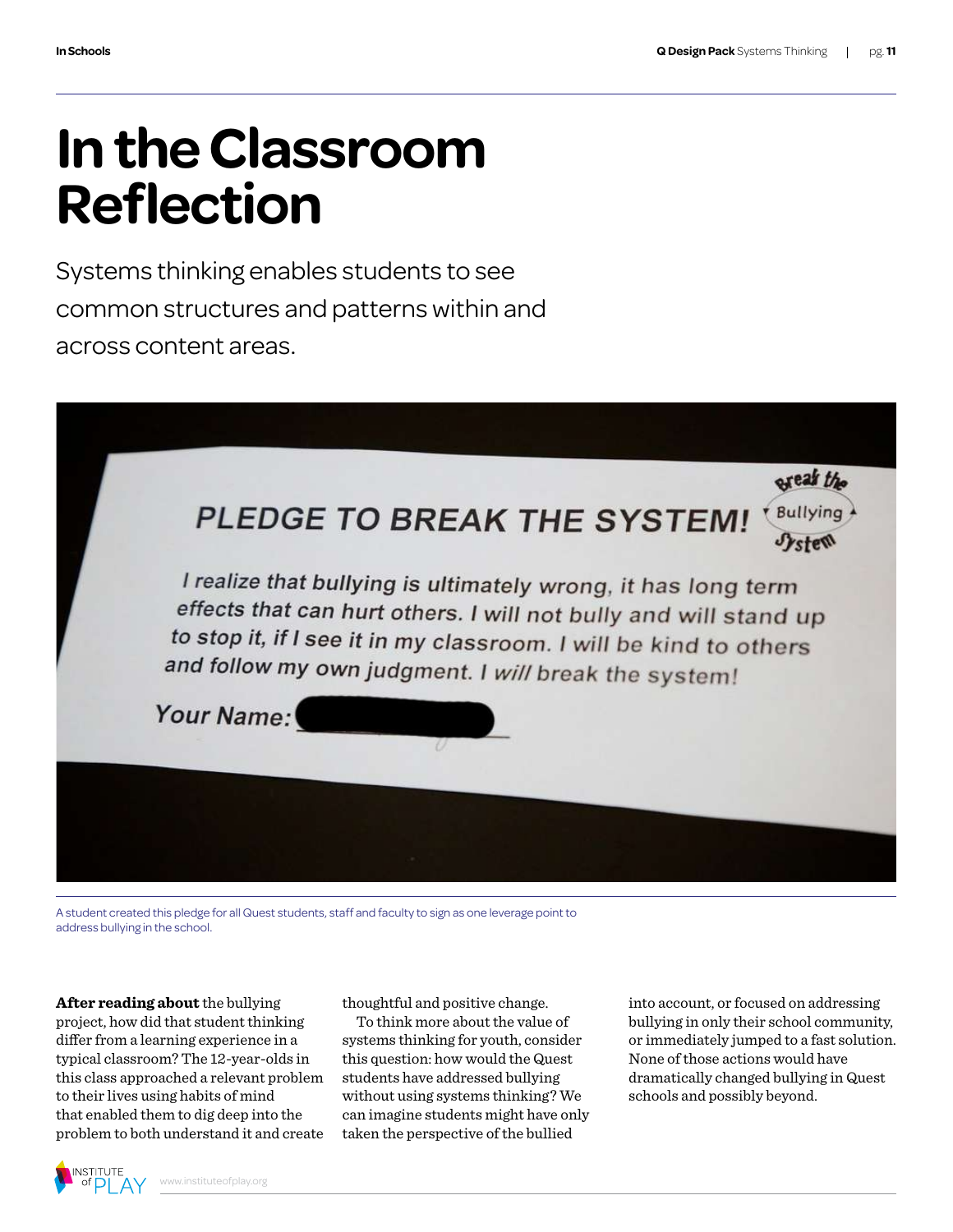## **We use systems thinking as a framework to help students develop habits of mind that empower them to creatively examine complex problems.**

Systems thinking is an invaluable 21st century skill for both youth and adults to use in educational and professional contexts, as well as in their daily lives.

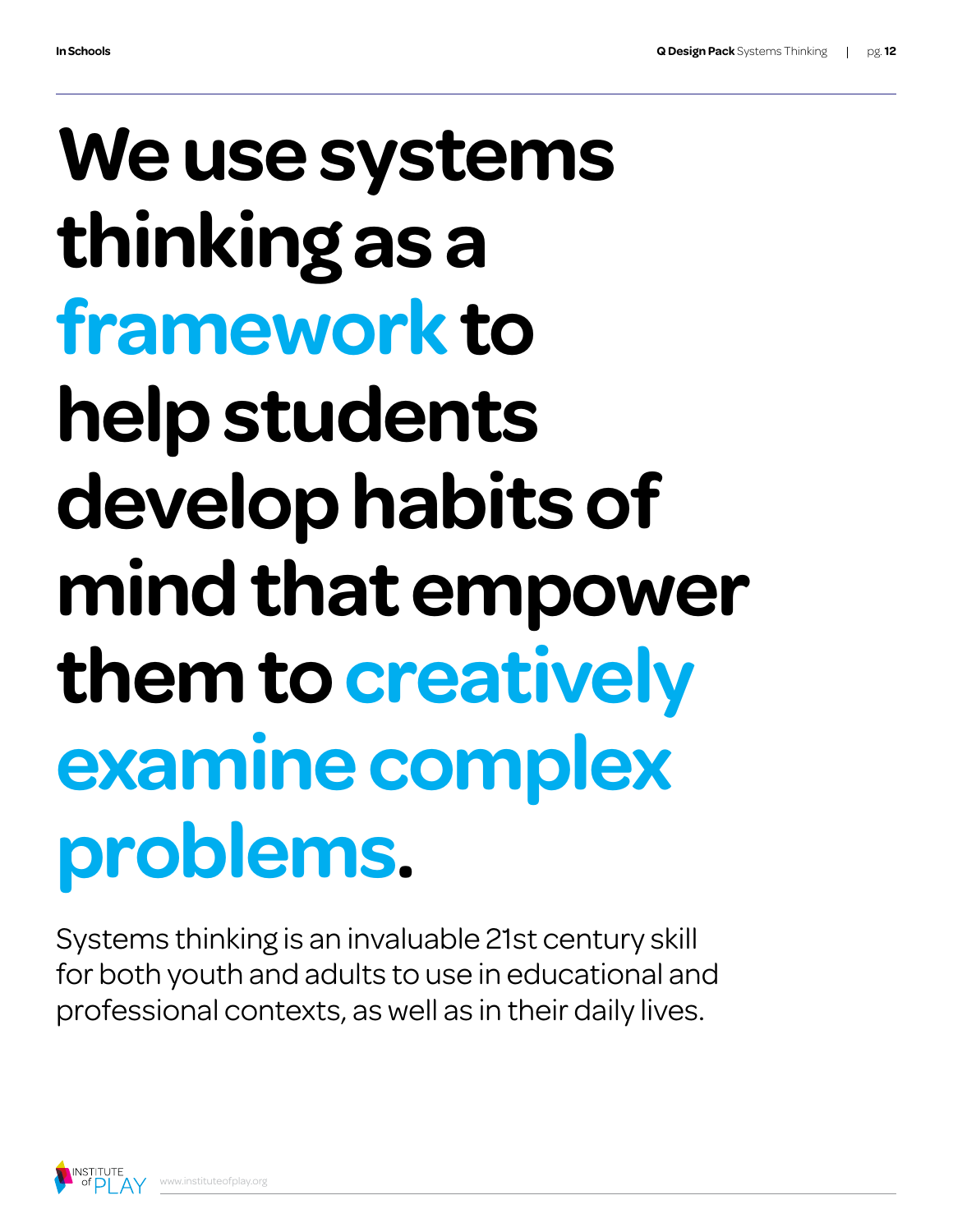## **Systems Thinking in Quest Schools**

At Quest schools, we strive to develop not only systems thinkers, but also systems citizens who view themselves as members of a global community.

"I found systems thinking to be an amazing tool for me, as an educator, in breaking down large concepts that I wanted my students to understand." — Quest Teacher



**As systems citizens,** Quest students strive to understand the complexities of systems in today's world, and to have the ability to tackle problems systemically to make a positive difference. We believe that it's not enough to instill this competency in current leaders—we must prepare the next generation to be effective and thoughtful stewards of the world they will soon inherit.

To guide students in their systems thinking/citizenship journeys, and teachers in designing this journey, we

developed a middle and high school trajectory of concepts and questions. Year-long systems thinking questions and the corresponding concepts are connected to relevant subject matter within classes. This connection helps students understand how systems thinking can be used in not only one content area, but all content areas. Applying the same thinking across different classes helps students see interconnections among subject matter.

The trajectory begins with more

basic systems thinking concepts and extends into more complex concepts. In 9th grade, students revisit concepts from middle school, but they use a lens focused on their own agency to make change in their communities using systems thinking. Throughout all the grades, Quest students repeatedly use a variety of systems thinking tools to help them both understand systems thinking concepts and apply systems thinking to new problems.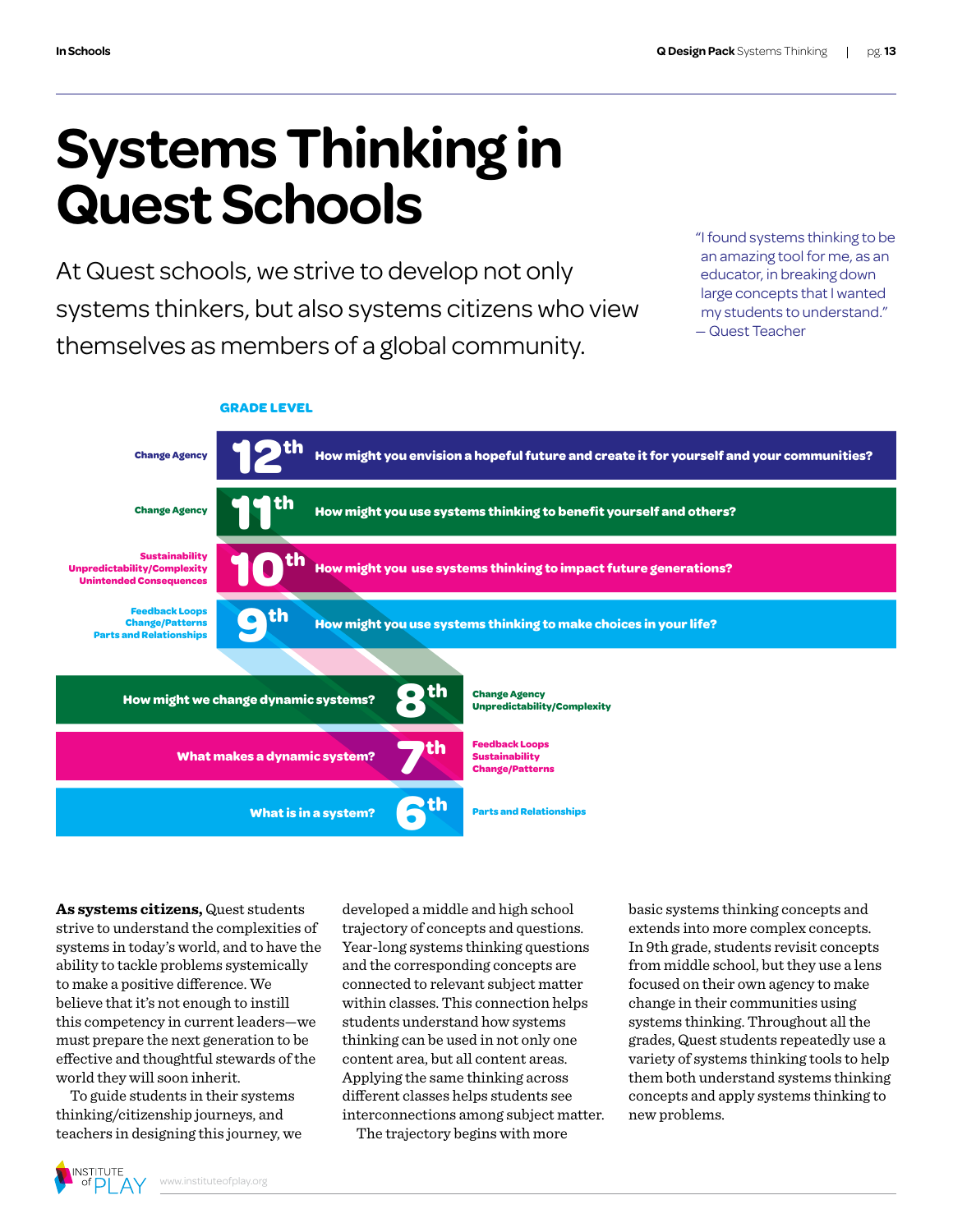## **Systems Thinking and Standards**

Systems Thinking provides ways of thinking and tools to help students reach learning goals aligned with Common Core and state standards.



#### **A foundational component** of

present-day U.S. education is standards. Common Core and state standards contain what needs to be learned by students, but they do not highlight how students learn the standards. Teachers who use systems thinking and its tools to support their students in how they learn standards fully advocate for the widespread use of systems thinking.

First and foremost, systems thinking helps students make meaning of their experiences, both within and outside the classroom. Using systems thinking tools,

students can take both birds-eye views and close-up views of complexity. And, in doing so, they come to understand the parts of a complex problem or concept and the relationships among those parts.

Understanding relationships and how a change in one part may impact other parts gives students ways to support their thinking with specific evidence. Argumentation and reading complex text are key aspects of the Common Core ELA standards. Additionally, because of its graphical nature, systems thinking enables students to make their

mental models—or how they think about different concepts and constructs visual. Creating representations of concepts and understanding are foundational to Common Core math standards.

Lastly, by using systems thinking tools, students begin to see structures and patterns common across concepts in different content areas. Seeing these common patterns and structures empower students to solve problems that might have seemed previously unsolvable.

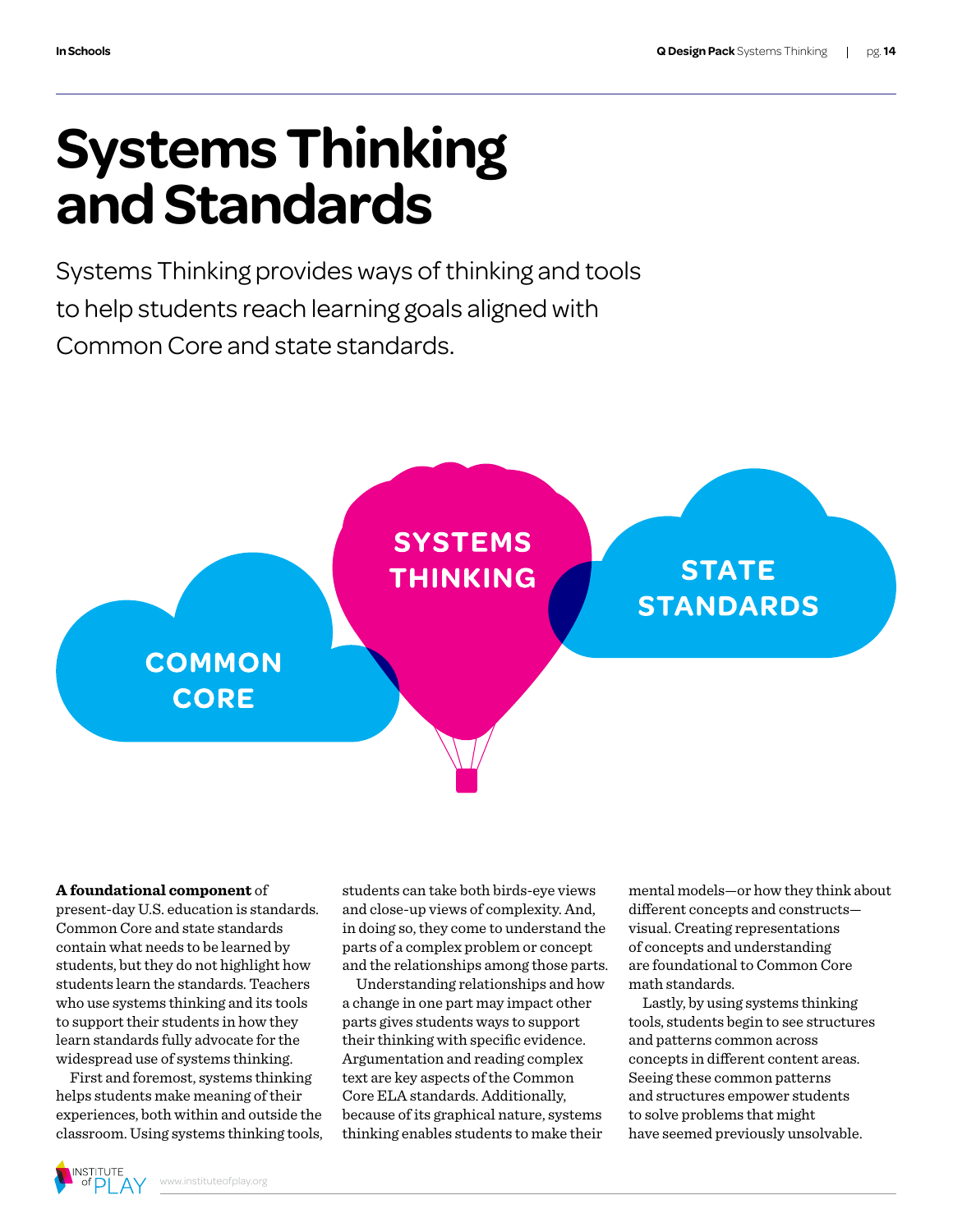## **What Makes a Good Systems Thinking Problem?**

Here's a checklist.

### **Is the problem complex? If so, it is a good systems thinking problem.**

**Do there seem to be multiple potential solutions? If so, it is a good systems thinking problem.**

**Is the problem relevant to students? If so, it is a good systems thinking problem.**

**If you can Google the answer, it is NOT a good systems thinking problem.**

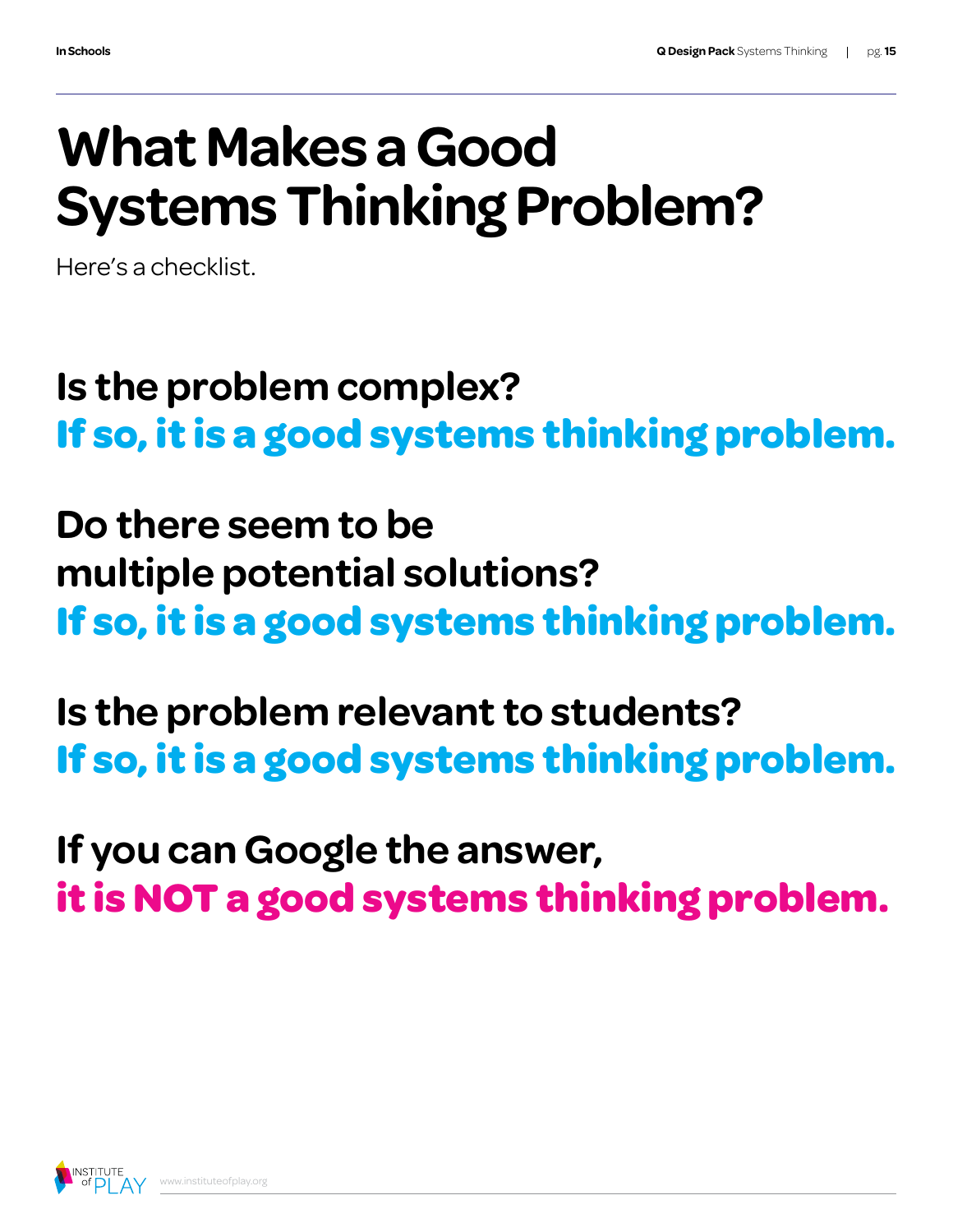## **Your Turn**

To make learning about systems thinking more relevant to you, let's set you up to engage with the next section of systems thinking tools.

**Reflection Questions**

**Take a couple of minutes and think about at least two problems you faced recently or are facing, either personal or work-related.** *Examples may be trying in vain to cut down on eating sweets or constantly feeling stressed about spending too much time on work and not enough time with family and friends.* 

,,,,,,,,,,,,,,,,,,,,,,,,,,,,,,,

**Draw a picture, diagram, cartoon or whatever you want to represent these two problems in thespace provided and we'll return to them in a bit.**

**After learning about systems thinking and how it is integrated into Quest classrooms and schools, your next step is to learn about specific systems thinking tools and plan how to integrate them into your classroom.**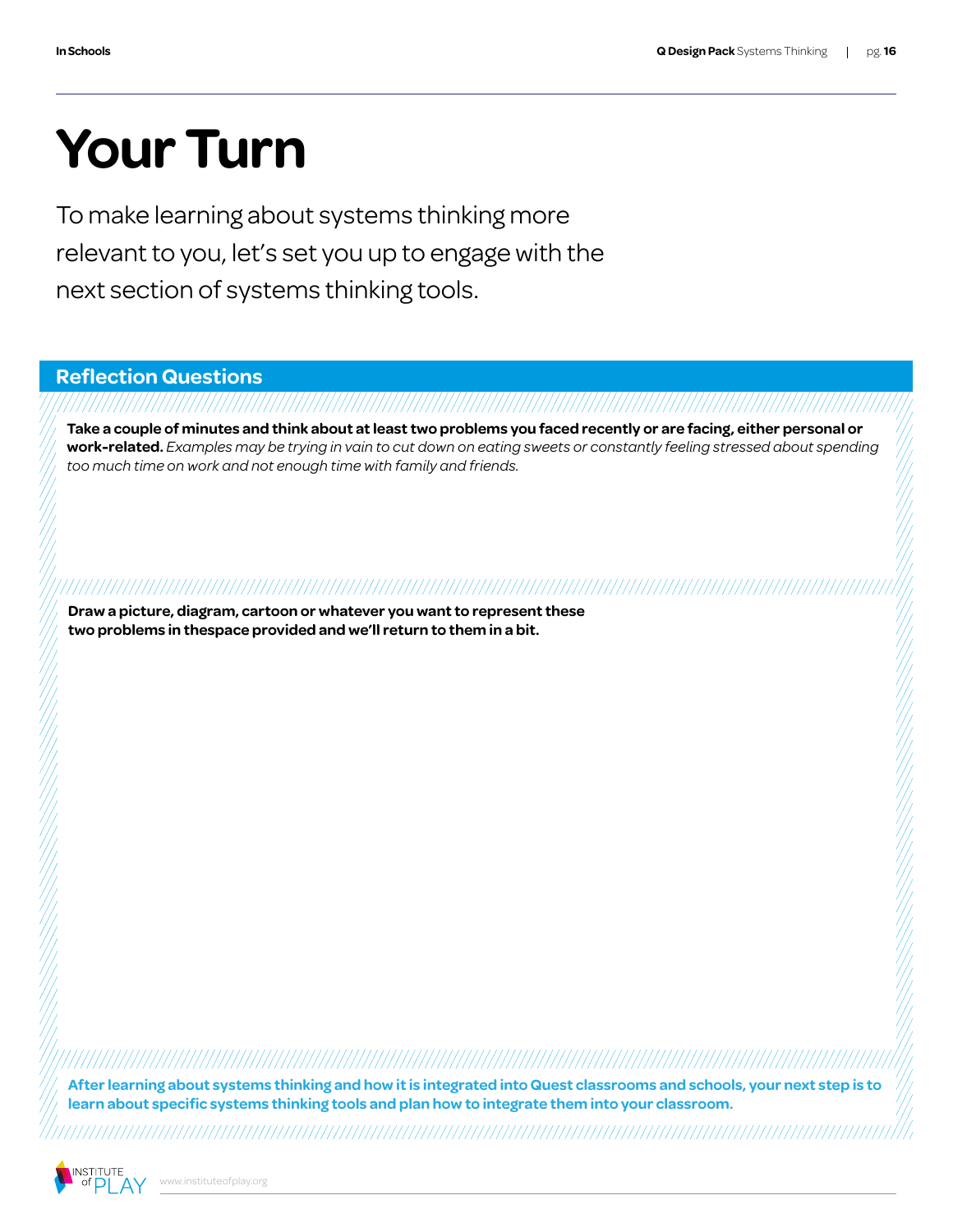## **Systems Thinking Toolkit**

Explore and play with the tools that systems thinkers use to tackle challenging problems.

**BEHAVIOR OVER TIME**

**FEEDBACK LOOPS**

**COLLECT AND CLUSTER**

**CAUSAL MAPS**

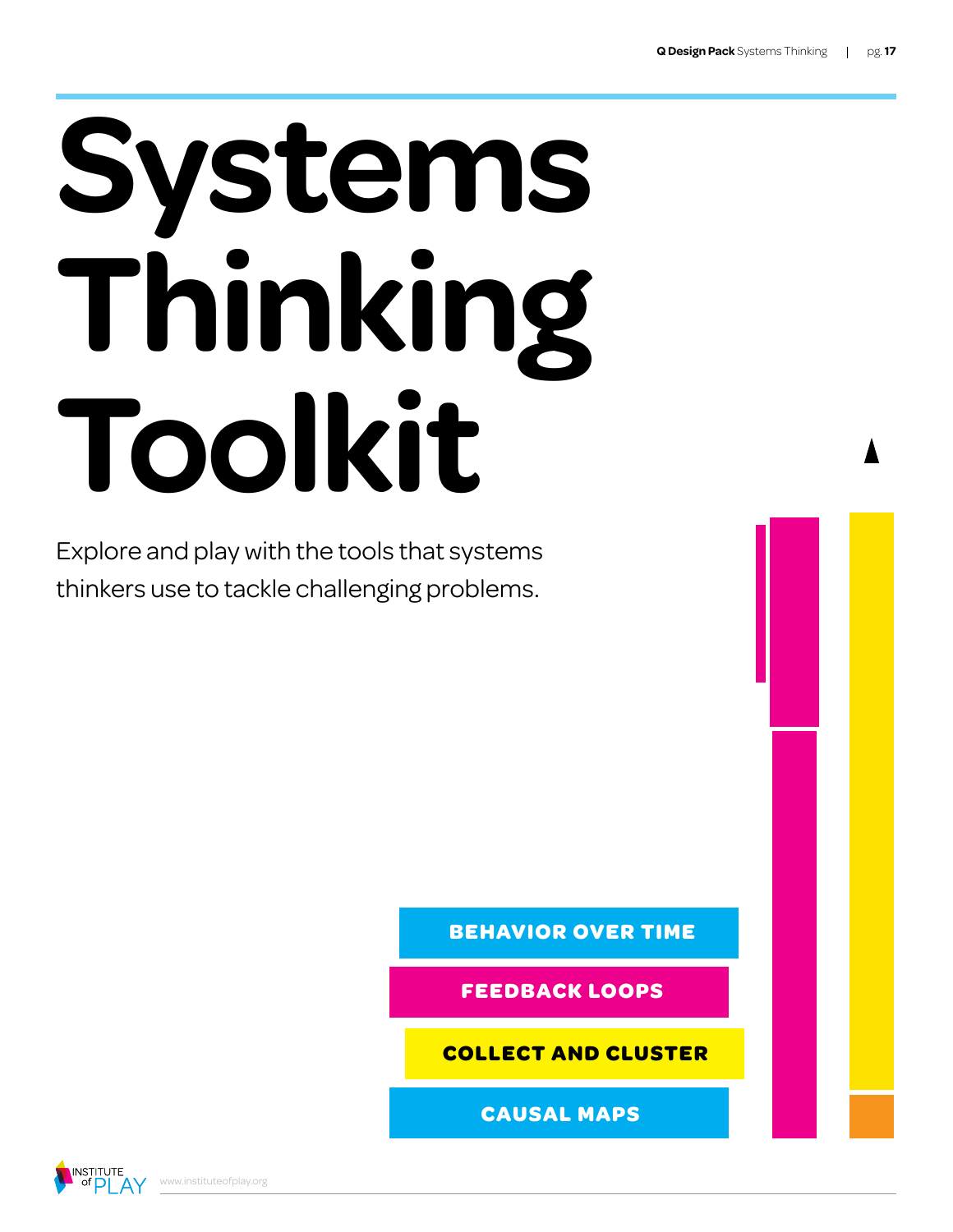## **Getting Started**

The best way to learn something new is to jump right in….



**After learning about** systems thinking, it is difficult to immediately jump into teaching systems thinking. Some of us think systemically without realizing it. But to teach systems thinking requires naming this type of thinking and teaching others to use systems thinking tools. When students gain systems thinking habits of mind and tools, they are able to develop more deliberate strategies to tackle complex problems.

After testing out several approaches to help teachers develop this mindset in order to support them in helping their students develop the same mindset, we discovered that the best entry point to systems thinking is by sharing and using a series of systems thinking tools. These tools help students build and strengthen the habits of mind associated with systems thinking (listed on p. 9).

In the next sections, we will introduce the systems thinking tools, field-tested in both Quest classroom lessons and professional development sessions, and their direct link to building specific habits of mind for systems thinking.

When Quest teachers were given time to play with and practice using the systems thinking tools, and supported in implementing the tools into their teaching, we found:

- • Teachers were more apt to use the tools in their classrooms because they spent time understanding their value and becoming comfortable with them;
- Teachers saw how these tools can be used across content areas; and
- Systems thinking became more prevalentin the school with more students engaged in using systems thinking tools in many of their classes.

#### **THE TOOLKIT**

Four systems thinking tools are in this design pack behavior over time graph, collect and cluster, feedback loop, and causal map. Each tool section includes:

- a description of its use
- user directions
- sample answers to key questions
- topic integration ideas
- an exercise for you to practice using the tool

It is important to note that we did not create any of these tools, but adapted them for our use from Peter Senge, the Waters Foundation and Creative Learning Exchange.

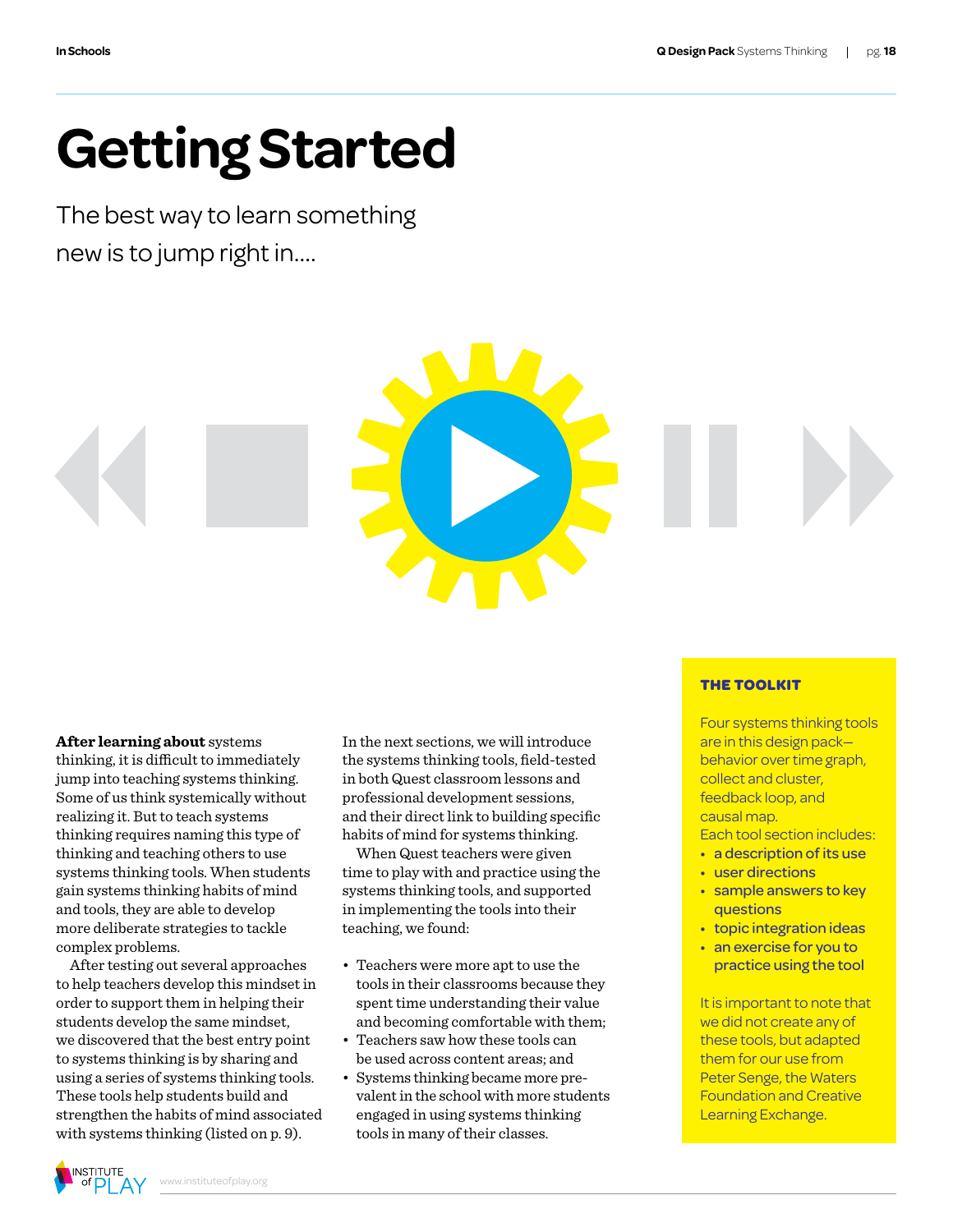## **Advice for Teaching**

To enable students to successfully use systems thinking tools, keep in mind these effective teaching techniques seen in all great classrooms.

#### **Always have exemplars of finished products to show students.**

**Model using a tool by thinking aloud as you use the tool in an example.**

#### **Circulate and check-in with students as they work.**

**Establish norms and expectations around small and whole group discussions.**

**Provide opportunities for students to see each others' work.**



When planning with systems thinking tools, always remember to answer these three questions:

**1. What are the learning goals for your students?**

**2. How will using systems thinking tools help them reach the goals?**

**3. How will you know they reached the goals? (What are the student outcomes?)**

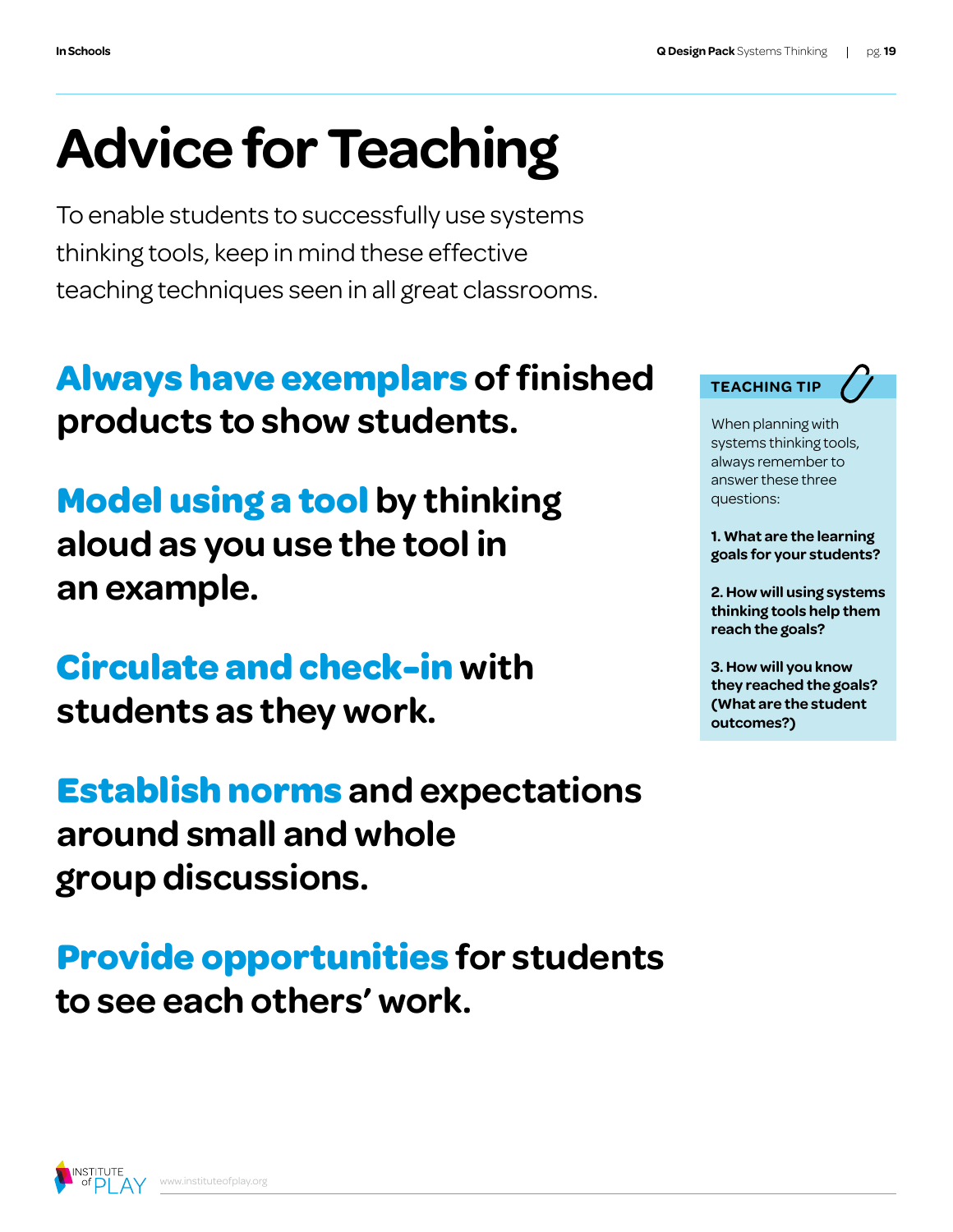## **A teacher always asks the same key questions so that students begin to always ask the questions of themselves and each other when using each tool.**

The tool is only a powerful learning tool if students are asked to answer the questions, too. Repeated use of the same questions in all different classes creates a consistent culture of use around the systems thinking tools in a school.

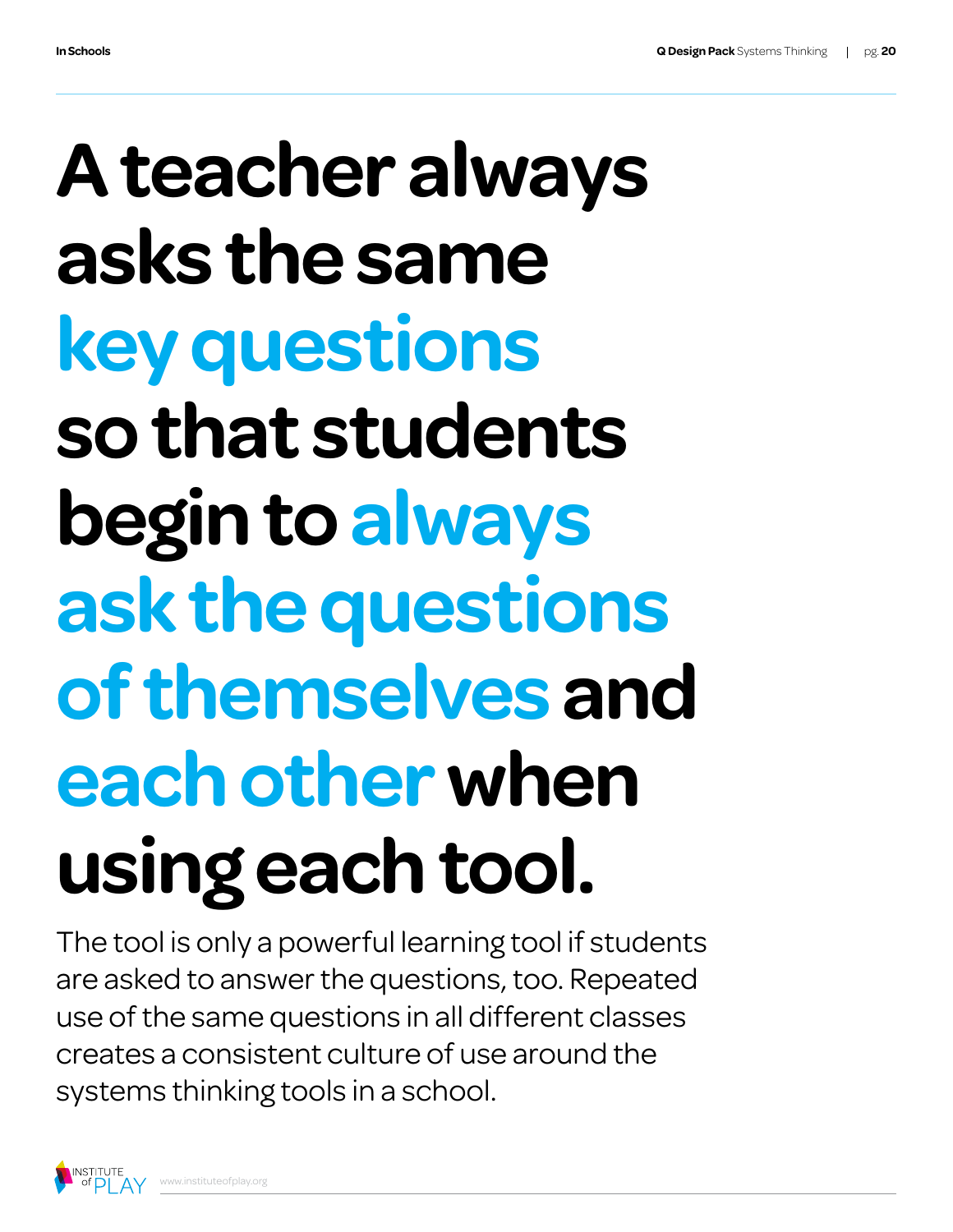## **Behavior Over Time Graph (BOTG)**

A simple graph with horizontal (time) and vertical (changing factor) axes showing change over time.



A student graphed his emotions during the past five days.

#### **Habits of Mind**

**Seeking to understand the big picture**

**Seeing patterns/trends in systems**

**Surfacing and testing assumptions**

Students, working in pairs, carefully drew two axes of a graph."Now, decide if you are graphing your stress level over one day or three days or a week. Label your x axis based on what you decide," instructed the teacher. A hum in the room grew and grew as students drew their stress level graphs and began to share their lives with each other. After seven minutes, the teacher said,"Time's up! Let's hang up our graphs on the walls and get ready to have a gallery walk to look at everyone's. These look great,

guys." Students hung up their graphs and slowly began to walk around the room to look at their peers' work. After three minutes, students sat down and the teacher asked,"Okay, did you see any patterns in our stress levels over the course of a day, three days or a week?" 26 hands shot up immediately.

**Lesson Outcome:** In Wellness class, students will write short analyses of BOTGs (their own and a peer's) with a specific focus on highlighting patterns.

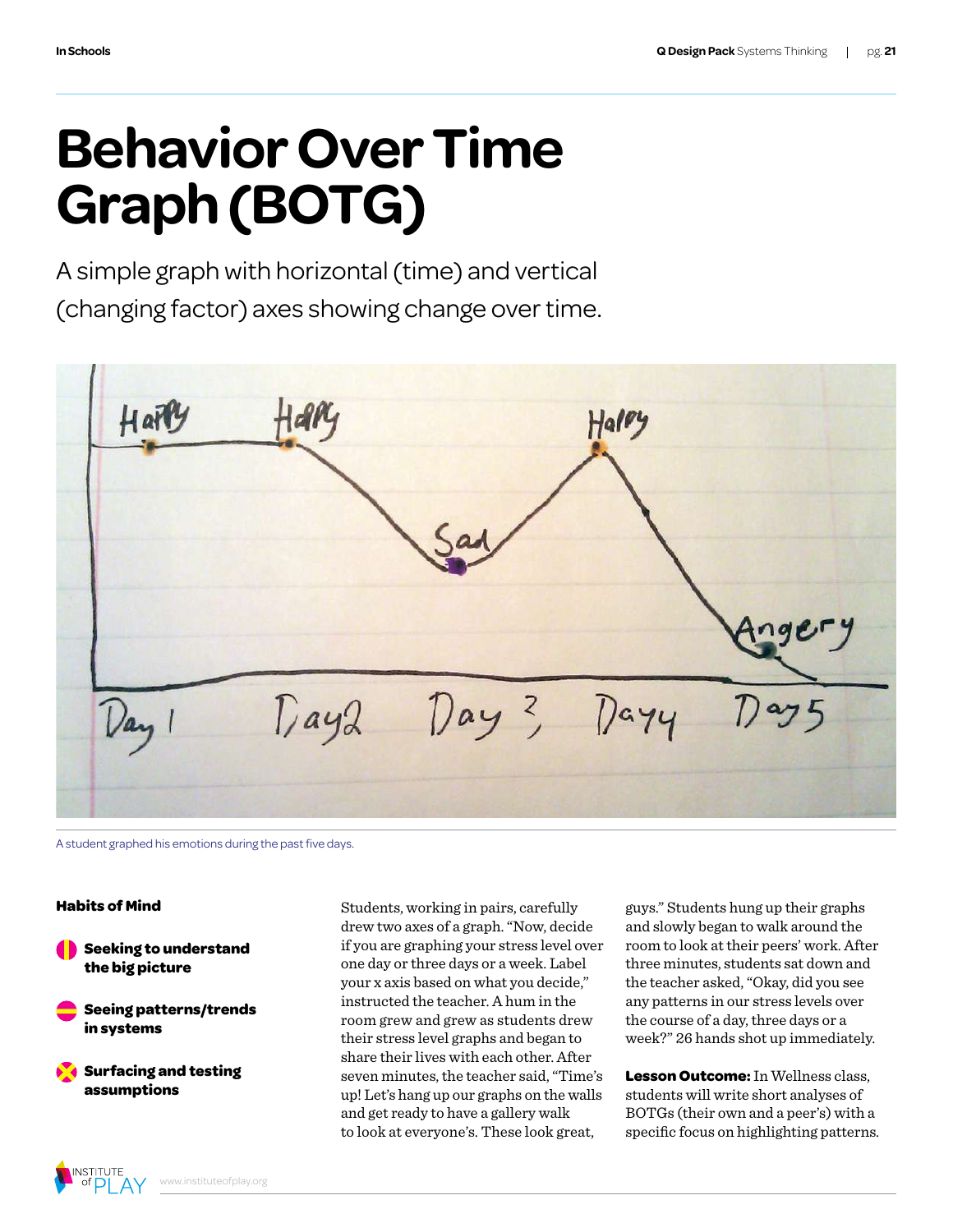#### **Behavior Over Time Graphs Key Questions**

- **• What changed?**
- **• How did it change?**
- **• Why did it change?**
- **• Why is this change important?**



**What changed?** My feelings changed.

**How did it change?** I was happy on days 1, 2, and 4. Then I was sad on day 3 and angry on day 5.

**Why did it change?** On day 3, I left my science homework at home and I got in trouble. On day 5, I left my homework at home again and because it happened again, I was angry.

**6** 

#### **Why is this change important?** 'Cause I can see why I was sad and angry. I can try to remember my

homework every day. Or I can write myself a note to make me remember.

**1 Draw x** and  **y axes. 2 Label x in units of time.** The units of time that you choose will enable you to see different patterns, so be thoughtful about the units **3 Label y as factor** being graphed. **4 Create scale for y factor.** Does not have to be numerical. Could be "more"/"less", "hot"/ "warm"/ "cold." **5 Create the graph.** If you don't have exact data, use estimation in creating the graph. **6 Answer** the four key questions. FACTOR(S) **Y 3**  TIMEFRAME **X 1 2 4 5 HAPPY** SAD Monday Tuesday Wednesday Thursday NEUTRAL



you choose.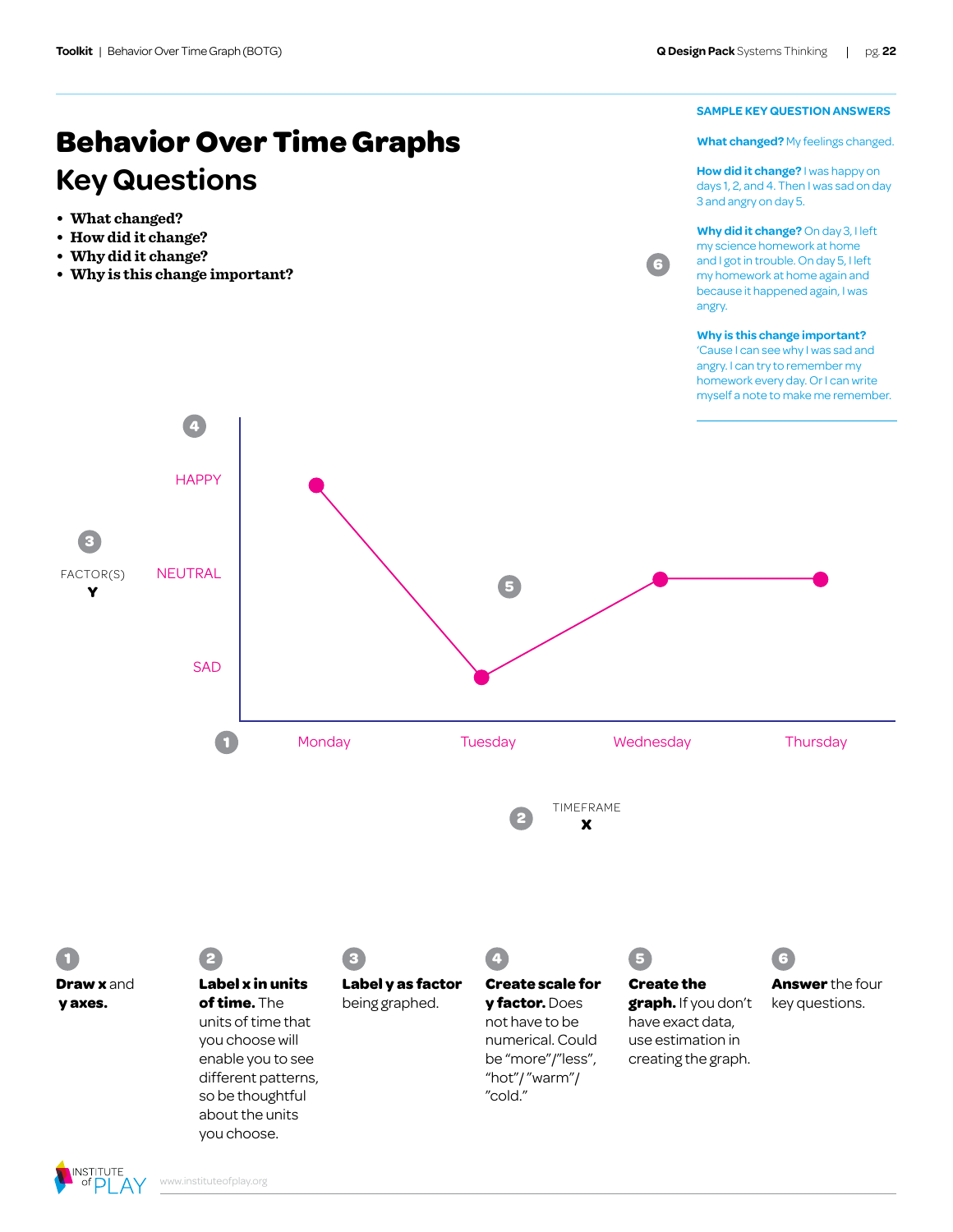#### **GAME DESIGNER HINT**

#### **WAYS TO USE BOTGS**:

- Asking playtesters to track fun, challenge, emotions, etc while they play
- Creating a visual of the challenge or emotive flow in a game during the time a player plays it



#### **WITH YOUR STUDENTS**

- Choose something relevant to them to graph (e.g. stress levels, amount of sleep, or number of hugs over a week)
- Brainstorm x and y axes variables (the x axis is always time)

D — Collaborate to find patterns in the graph — Hypothesize about what the patterns may represent Col  $\overline{O}$  $\infty$ 10:00 11:00 13:00 1:00 2:00 3:00 4:00 5:00

 $\frac{1}{2}$ 

 $\frac{1}{2}$ 

The two BOTGs above show different student representations of their emotions. Above: The BOTG shows a student's stress levels and how they varied over three days. Below: A student's BOTG shows changes in his feelings during one day.

Δ

K

#### **Topic Integration**

**SCIENCE**

Is climate change happening?

#### **MATH**

What is the best way to save for college?

#### **ELA AND FOREIGN LANGUAGE**

How does the author affect your emotions as you read Harry Potter and the Deathly Hallows?

#### **HISTORY**

Has war always been a part of human civilization since the beginning?

#### **WELLNESS**

How does what you eatimpact how you feel?

#### **CLASSROOM MANAGEMENT**

How do I make my lessons more engaging?

#### **EXTENSION**

Use BOTG by asking students to include two or more factors in their BOTG.

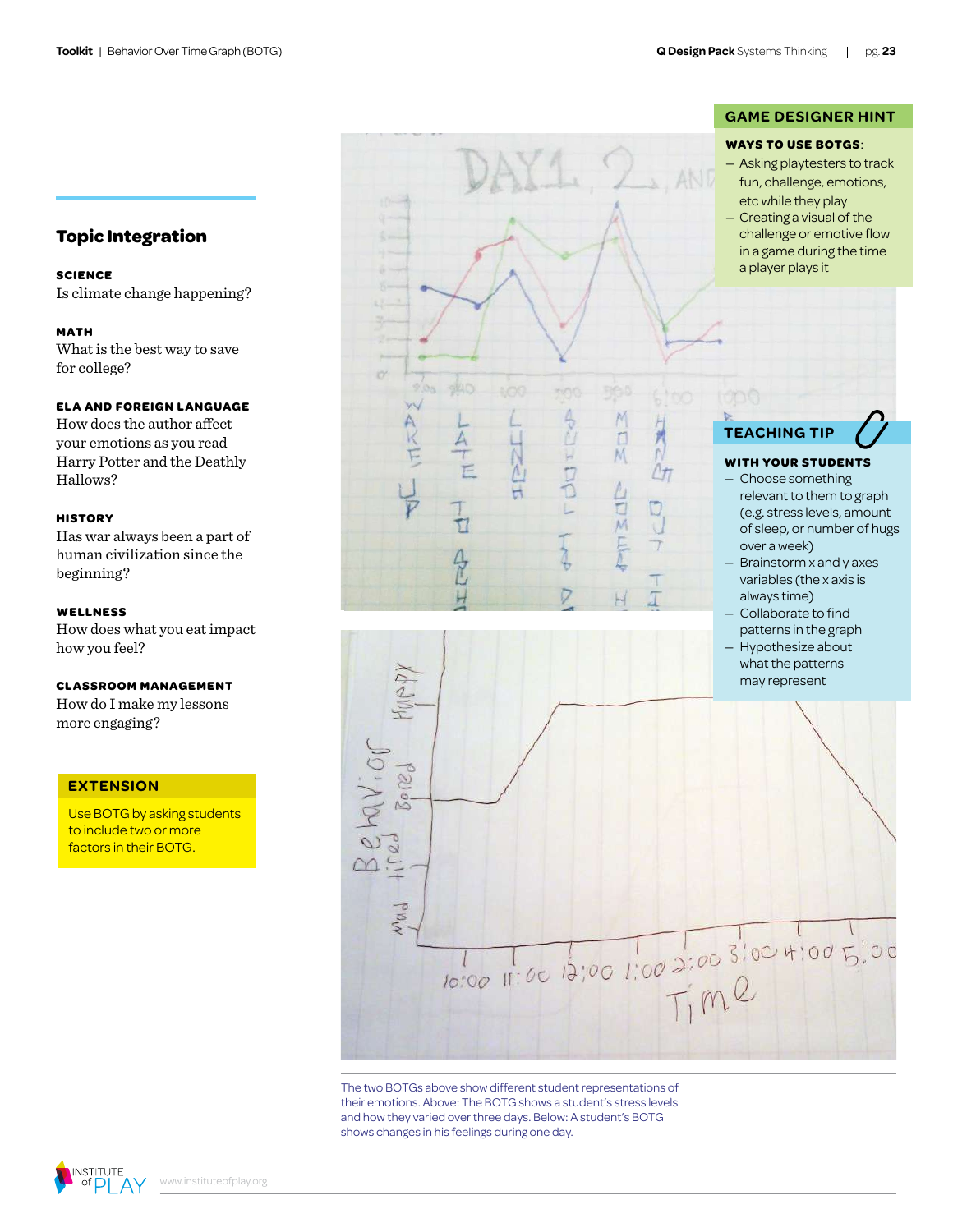#### **NOW TRY IT**

**Use one of the personal/ professional problems** that you identified on p.17 to create a BOTG.

**Label the x** and **y** axes.

#### **Choose your time frame**

for the x axis carefully to help you identify any patterns or interesting data points.

**Answer the 4 key questions.**

What changed? How did it change? Why did it change? Why is this change important?

#### **Reflection Questions**

**What did you discover from your Behavior Over Time Graph?**

**How do you imagine you could use this tool in your classroom?**

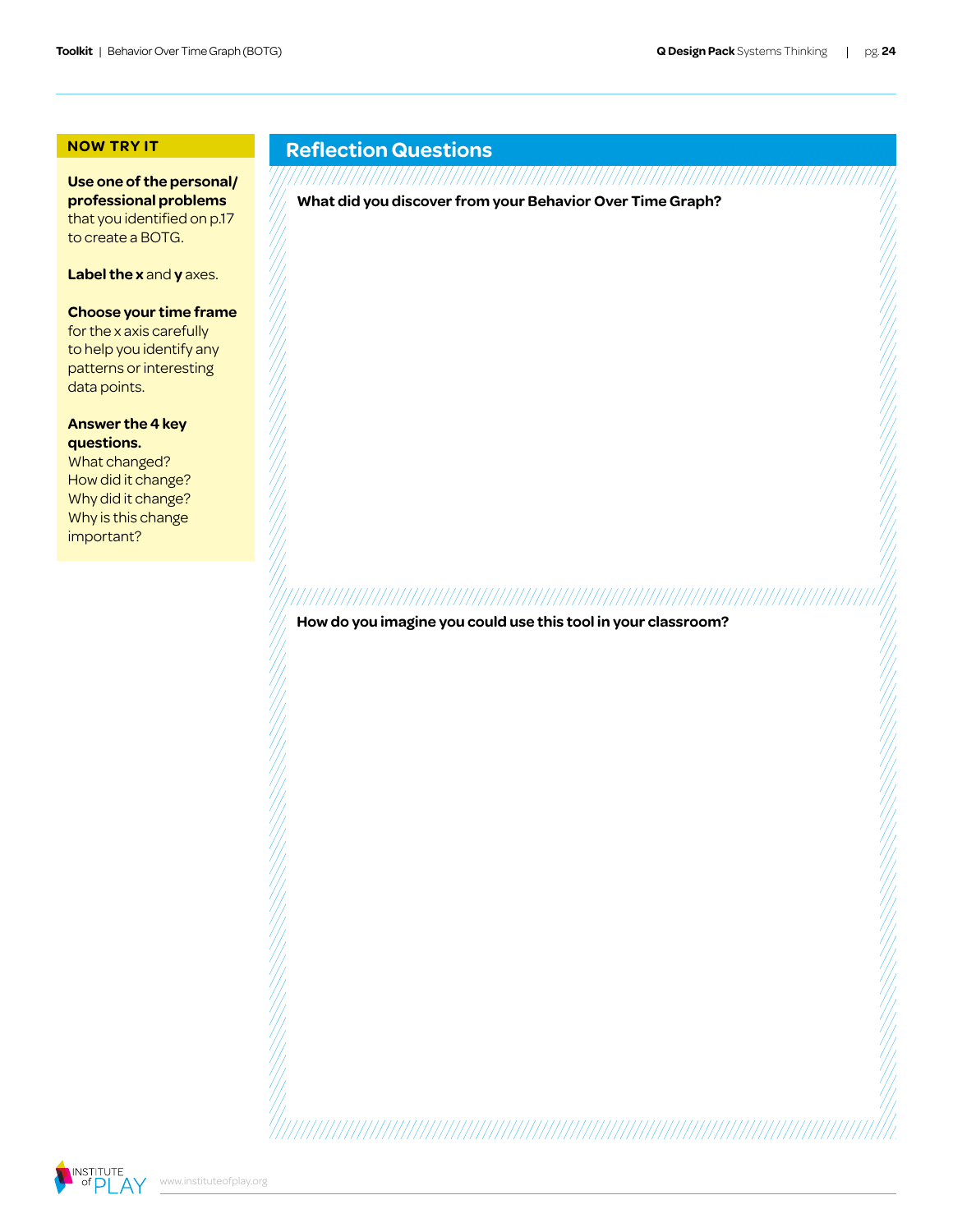## **Collect and Cluster**

An exercise to create a list of factors in a problem and then group them together to discover patterns.



In history class, an 8th grade student lists factors involvd with preventing war between the U.S. and Iran on Post-it notes.

#### **Habits of Mind**

**Recognizing how a system's structure causes its behavior**

**Surfacing and testing assumptions**

"Economic sanctions," yelled one 8th grade student while another said,"Send UN inspectors" One student in the group busily wrote the two ideas on two different Post-its."What else?" asked the student.In the room, all students were engaged in generating a list of factors involved in preventing a war between the U.S. and Iran.

After five more minutes, the teacher said,"All eyes up here." She went on to explain she wanted each student group to put their Post-its, ranging in

number from 15-18, on chart paper. Then, students were given the challenge of grouping the Post-its based on similarities that they established. A flurry of movement erupted with hands raising brightly colored Post-its and students discussing their reasons for why they were grouping different Post-its together.

**Lesson Outcome:** In History class, students will identify different types of factors/strategies involved in preventing wars.

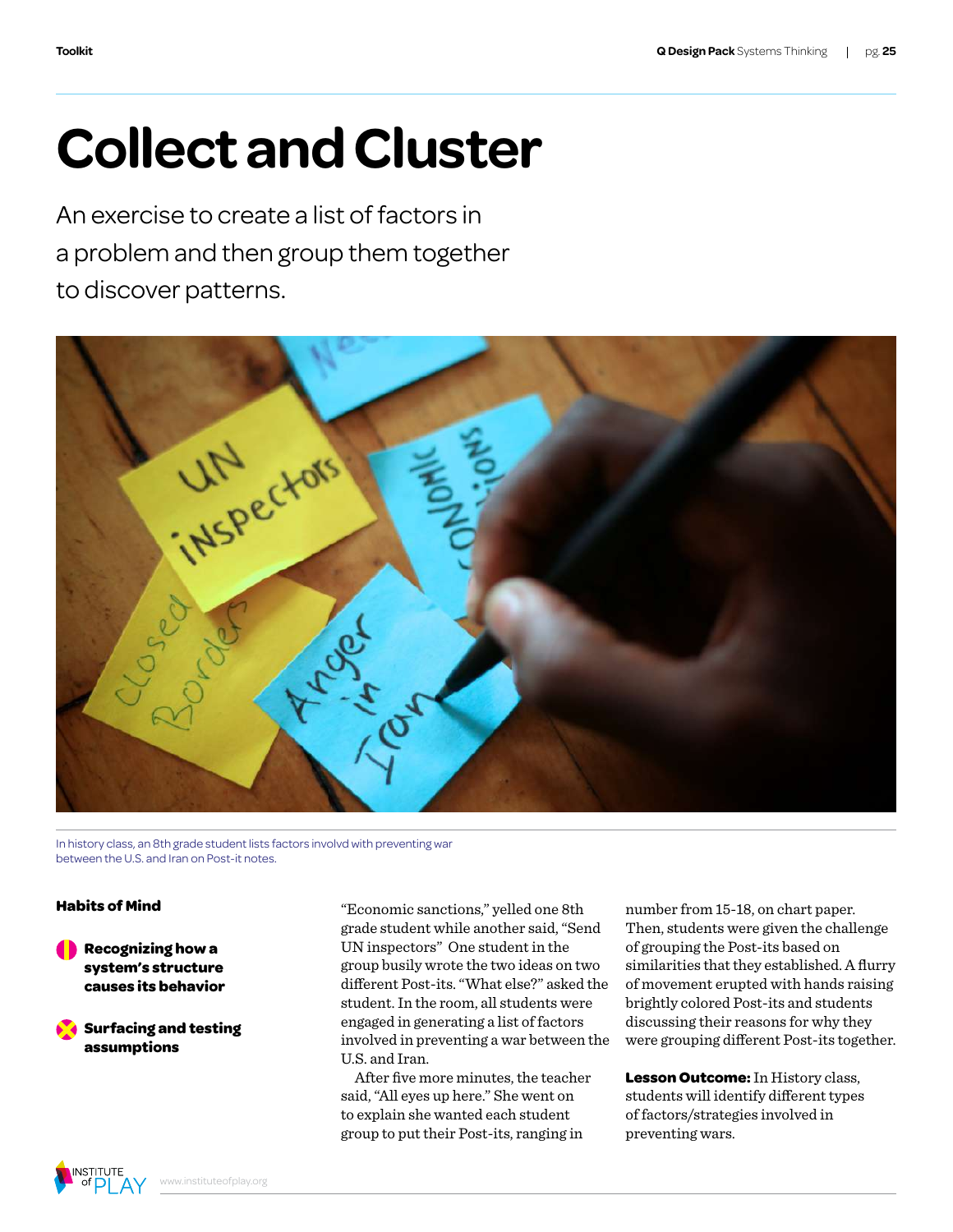**Collect and Cluster**

**• Why did you cluster your Post-its as you did?**

**• How did clustering the Post-its help you begin** 

**Key Questions**

**to explore the problem?**

#### **SAMPLE KEY QUESTION ANSWERS**

**Why did you cluster your post-its like you did?** We clustered our postits into good and bad groups.

**How did the clustering help you to start to explore the problem?** We wanted to look more at good actions, not bad ones for the people in Iran, that could prevent the war. Now we can focus on those ones in our work

**6** 

#### **What are the factors and cluster titles you came up with?** We

named our groups of Post-its: Bad and good actions and bad and good consequences. You can see on our poster (see graphic below) all the factors that we put in each group.



**1 Identify problem**.

#### **2 Using Post-its, list all factors**  that may affect the problem on separate Post-its.



**Cluster similar Post-its** together.

**4** 



#### **Try to title each cluster** of Post-its to indicate commonality.

**5** 



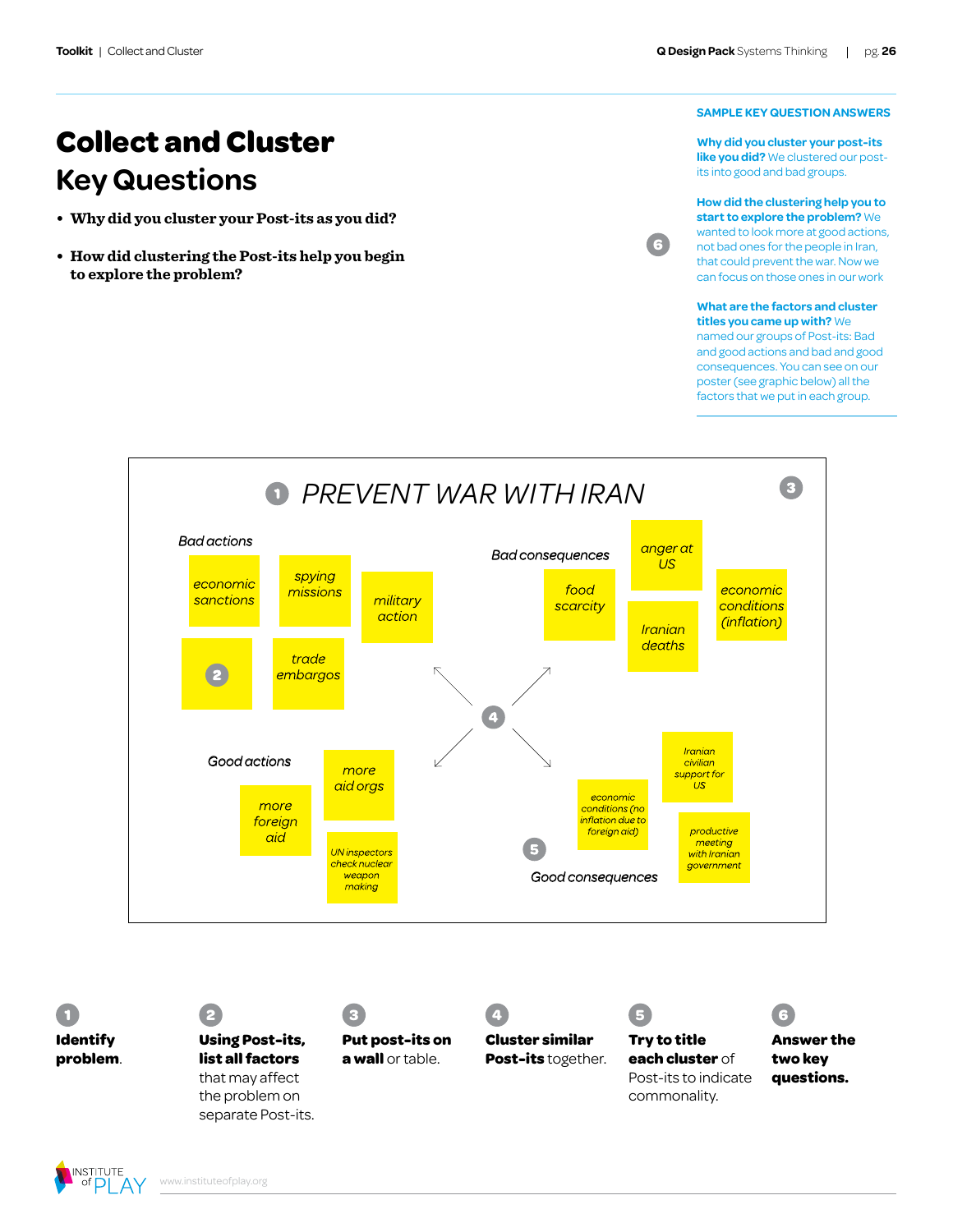#### **Topic Integration Ideas**

#### **SCIENCE**

Why doesn't the pond near our school have any fish in it?

#### **MATH**

How are the money saving patterns similar or different between low-income, middle class, and the wealthy?

#### **ELA AND FOREIGN LANGUAGE**

How are Shakespeare's characters similar or different from some of your favorite movie/TV/book characters?

#### **HISTORY**

How do governments monitor their citizens in today's society? What about in the past?

#### **WELLNESS**

How do food companies convince you to buy their food?

#### **CLASSROOM MANAGEMENT**

What influences student engagement in my classroom?

#### **GAME DESIGN HINT**

#### **USE COLLECT & CLUSTER**:

— Brainstorm game ideas around titles, game features, goals, and design

— Use during a playtest to brainstorm how to improve the game after it is played.



#### **TEACHING TIP**

#### **WITH YOUR STUDENTS**

— Practice collecting and clustering with an easy exercise (e.g. everyone throws a shoe in the center of the classroom and student groups classify the shoes)

— Identify 1-2 most popular categories from all student groupings

— Encourage students to write as many of their ideas on Post-its as possible



Above: An 8th grade student writes down factors that he thinks are involved in preventing a war with Iran. Below: Then, in groups, students clustered their factors according to similarities and explained their groupings to their teacher.

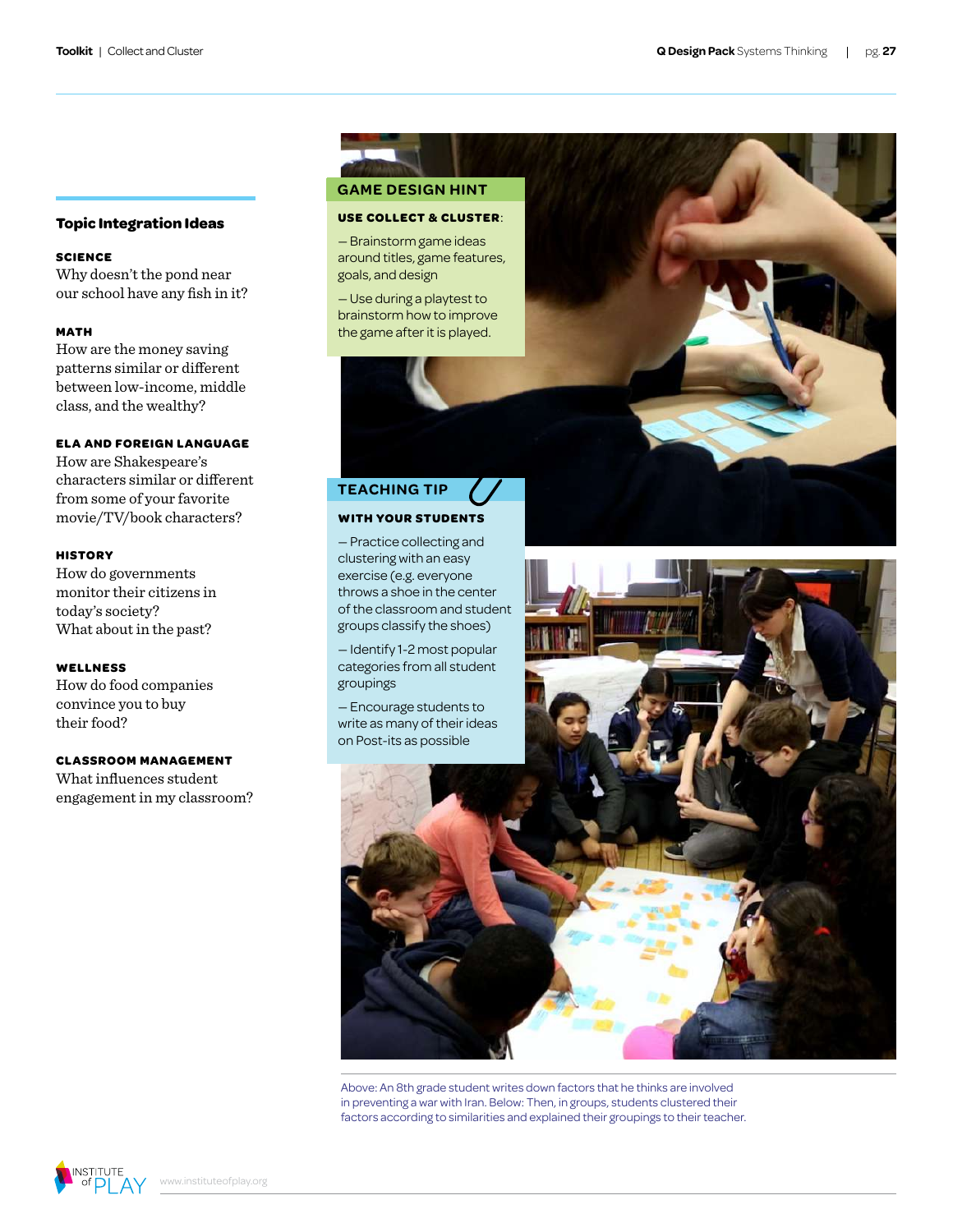#### **NOW TRY IT**

*Take the problem that you used to create a BOTG.*

**Write the problem** on big sheet of paper.

**Write out parts/factors** of that problem on Post-its

**Cluster** similar parts/factors.

**Answer** these two questions:

1) Why did you cluster your Post-its as you did?

2) How did clustering the Post-its help you begin to solve the problem?

#### **Reflection Questions**

**What did you discover from your Collect and Cluster exercise?**

**How do you imagine you could use this tool in your classroom?**

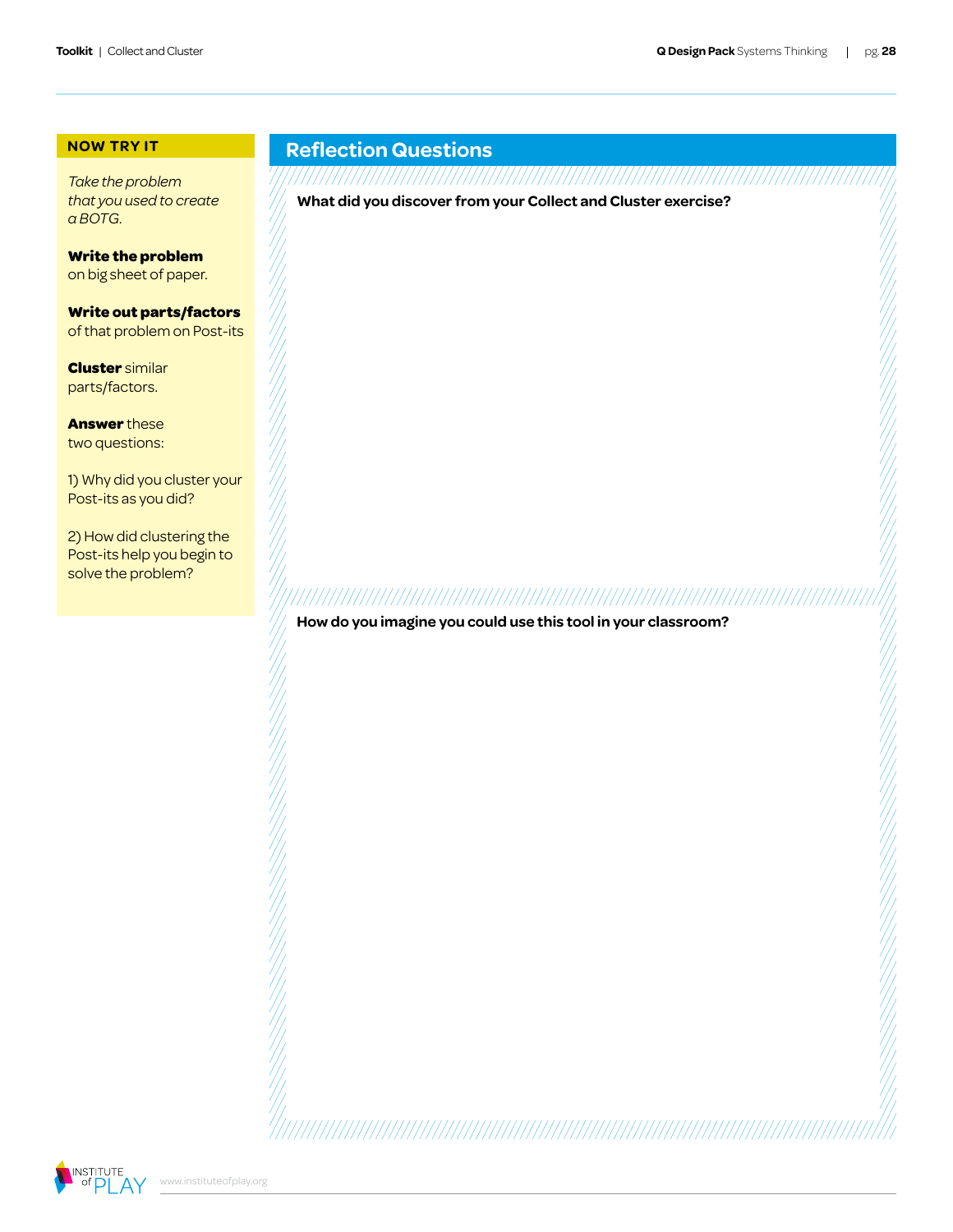## **Feedback Loop**

A diagram showing how at least two factors relate to each other in a circular fashion.

**TEACHING TIP** $0.40$ Feedback loops show **causality**, the influence of system parts on each other. Two types of feedback loops exist that control system behavior, reinforcing and balancing. - A **reinforcing feedback**   $940$ **loop** causes growth or decline in a system. - A **balancing feedback loop** keeps stability in a system by self-correcting itself.

A student's feedback loop showing how a total of four factors work together, in a circular fashion, to cause her to be tired in the mornings.

#### **Habits of Mind**

**I** Identifying cause and **effect relationships**

**Surfacing and testing assumptions**

**Finding leverage points to change a system**

**When the Wellness teacher** crouched down next to her, the 7th grade student said, "My problem is that I'm tired all the time.""Why do you think you are tired all the time," asked the teacher. She talked about going to bed late because of lots of work. She went on to say,"Because I'm late for school sometimes,I miss class so I have more make-up work to do at night." When she finished talking, the teacher said,"Okay, so you talked about a bunch of factors that might be related...

could you make a diagram like a feedback loop showing those relationships?" By looking at the feedback loop, they could visualize the problem so they could talk about leverage points—factors to change—and get her to school on time.

**Lesson Outcome:** In Wellness class, students will make a change in their personal lives based on their feedback loops and will reflect on the effects of the change after a week.

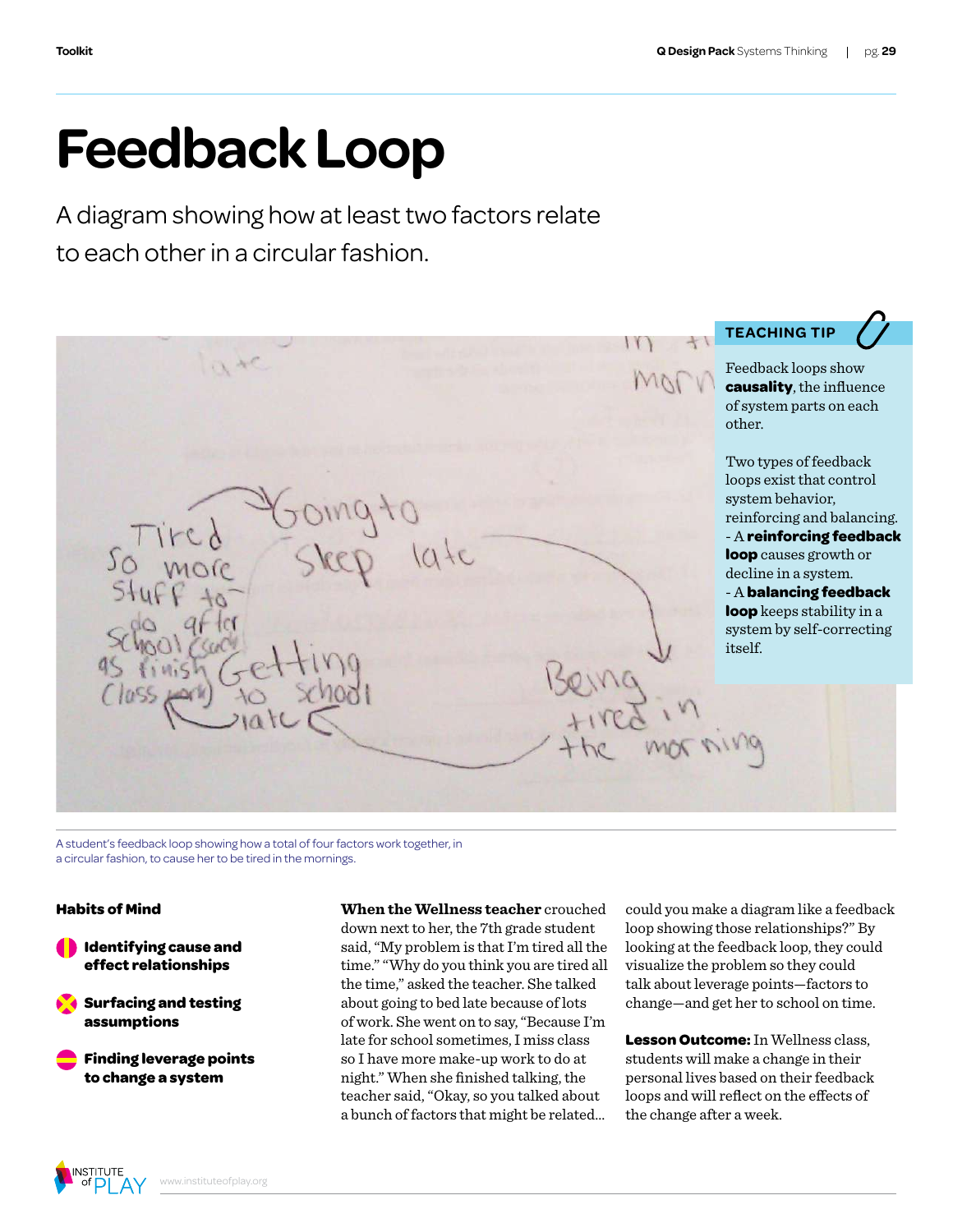#### **SAMPLE KEY QUESTION ANSWER**

**When one factor increases, how does another factor change?** When I go to sleep later, I am more tired in the morning. When I'm more tired, I get to school late because I sleep past my alarm. When I get to school late, I get tired and have more to do after school that I didn't do in class. When I have more to do after school, I have to do it at home and I stay up late.

**3** 

#### **TEACHING TIP**

#### **To determine if loops are reinforcing or balancing:**

If both factors decrease or increase at the same time, put a "**+**" along the arrow connecting the factors. A "**+**" means the relationship is reinforcing—it will either amplify or reduce indefinitely.

If when one factor increases, and the other factor decreases or vice versa, put a "**-**" along the arrow connecting the factors. A "**-**" means the relationship is balancing it will try and maintain equilibrium or stability.

If the relationships all show "**+**"s or "**-**"s, the feedback loop is reinforcing. If the relationships show an equal number of "**+**"s and "**-**"s, the feedback loop is balancing.

#### **Feedback Loops Key Questions**

**• When one factor changes (increases or decreases), how does it impact another related factor?** (Repeat this question for all factors in loop.)



#### **1**  Like with collect

and cluster, **identify a problem** and list factors/parts involved.



#### **Choose two or more dynamic (changing over time) factors that you think are related** and draw arrows to connect the factors.

**Check and see if you can answer the key question** to figure out if there is a relationship between the factors. If so, then you have

discovered a feedback loop.

**3** 

When one factor changes (increases or decreases), how does it impact another related factor? (Repeat this question for all factors in loop.)



If you cannot answer the key question, choose two other factors.

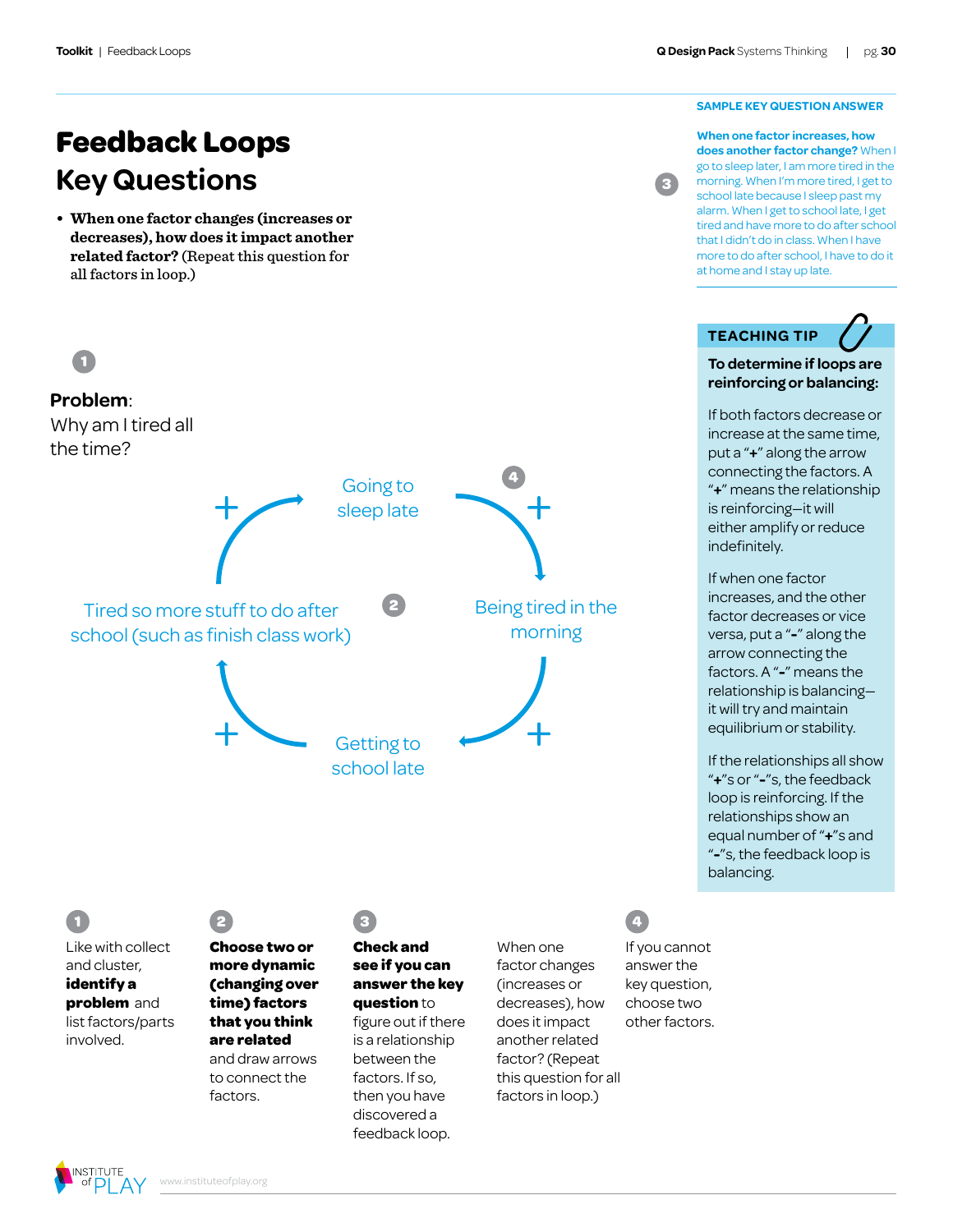#### **Topic Integration Ideas**

**SCIENCE** What is your impact on the environment?

**MATH** How did a company figure out the price for a favorite item of yours?

#### **ELA AND FOREIGN LANGUAGE**

How do characters' actions impact the plot?

#### **HISTORY/SOCIAL STUDIES**

What are effects of poverty in the U.S?

**WELLNESS** Why is obesity a problem in the U.S.?

#### **CLASSROOM MANAGEMENT**

How do my relationships with students impact their learning?

#### **EXTENSION**

If students start with two factors in a feedback loop, ask them to create a feedback loop with more than two factors.

**GAME DESIGN HINT**

ee

#### **USE FEEDBACK LOOPS**:

— Planning reinforcing or balancing mechanics. for example, when a player is losing, how do you give him/ her a leg up or when a player is winning, how do you keep the game challenge for him/her?

mechanics influence game play, emotions or engagement during playtests.

#### **TEACHING TIP**

#### **WITH YOUR STUDENTS**

— To start, give students a list of possible factors (example in appendix) to use to create feedback loops.

— Ask students to share feedback loops.

- Choose one student's feedback loop to explain leverage point

— Ask students to identify

a leverage point in their feedback loop.



relationship between sleep and coffee in his life.

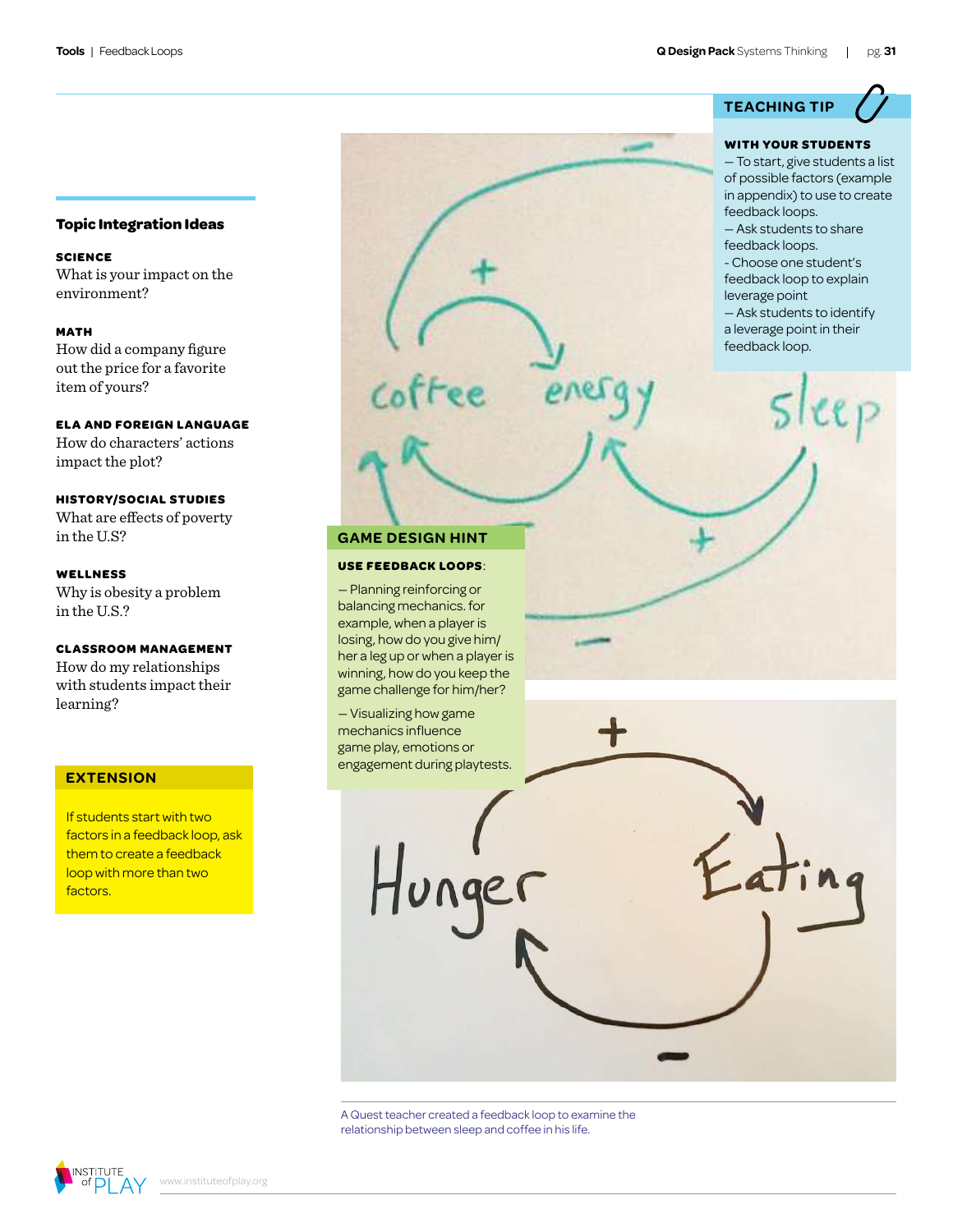#### **NOW TRY IT**

*Take the problem that you used with Collect and Cluster to make a feedback loop.*

**Play** with template factors to practice feedback loops (in appendix).

**Use parts of that problem** from the Collect and Cluster tool to try and find factors with back-andforth relationships.

#### **Answer key question**.

When one factor changes (increases or decreases), how does it impact another related factor?

#### **Reflection Questions**

**What did you discover about your problem from the feedback loop(s)?**

**How do you imagine you could use this tool in your classroom?**

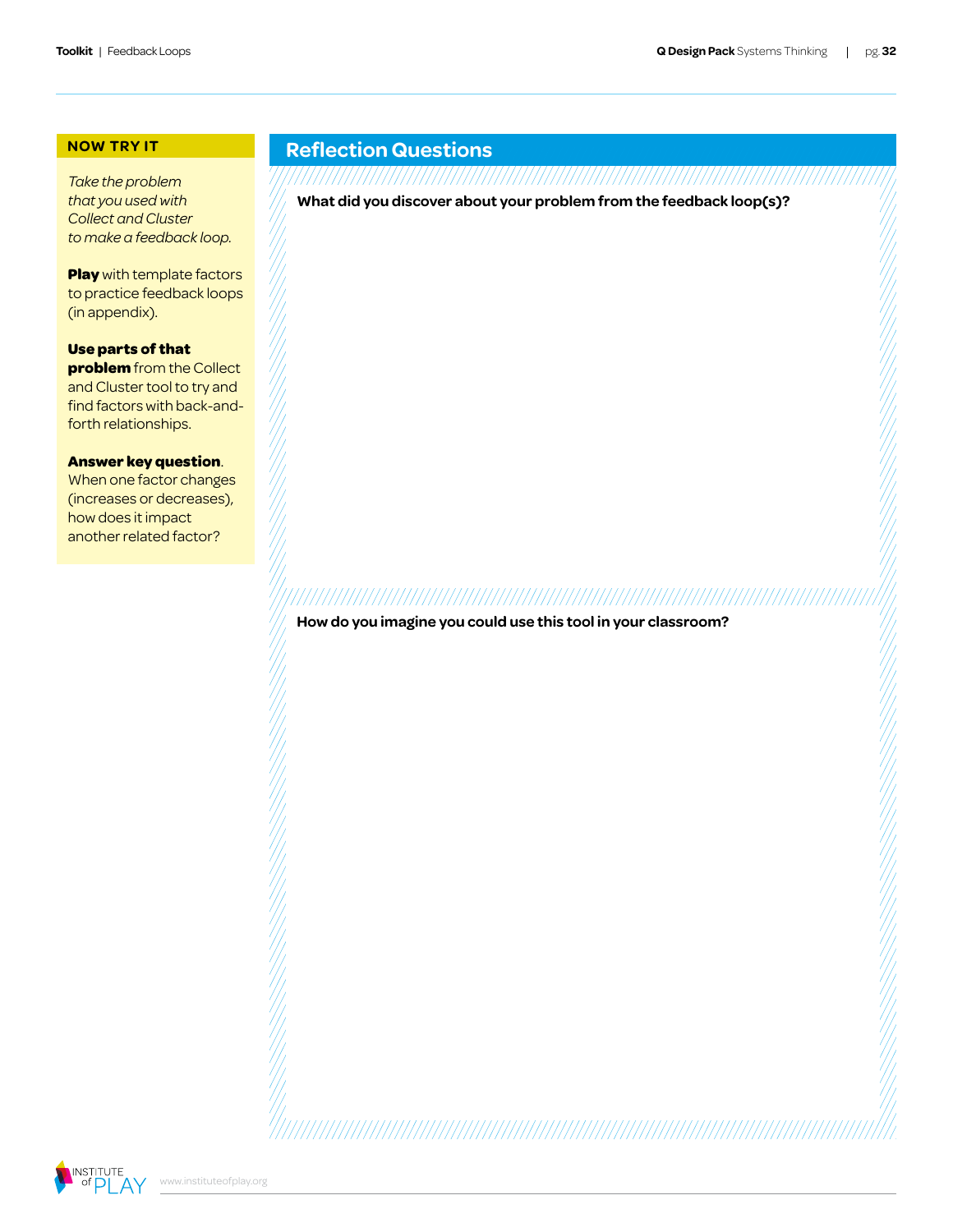## Causal Maps with return to FEEDBACK LOOPS

A causal map shows multiple relationships within a system. Or, in other words, it shows relationships between actions and effects in a system.



Quest teachers' causal map created to examine the problem of excessive hallway noise in between class periods.

#### **Habits of Mind**

All other habits of mind, plus:

Finding where unintended consequence might arise

Resisting making quick conclusions

All of a sudden, voices erupted in the classroom as teachers worked in groups to create causal maps about the widespread school problem of excessive hallway noise."The elevator, the elevator," said one teacher."What about the elevator?" asked another teacher. They went on to map out how the elevator was a factor involved in too much hallway noise.

Another group of teachers talked about supervision of the hallway during passing periods. They busily wrote and

drew arrows all over a piece of chart paper.

After 15 minutes, the principal said, "Now, let's figure out what to do. Where are the feedback loops and potential leverage points in your maps?" She grabbed a marker and began to write on a whiteboard as groups of teachers shared their leverage points.

**Session Outcomes:** Teachers will identify leverage points to address the problem of hallway noise.

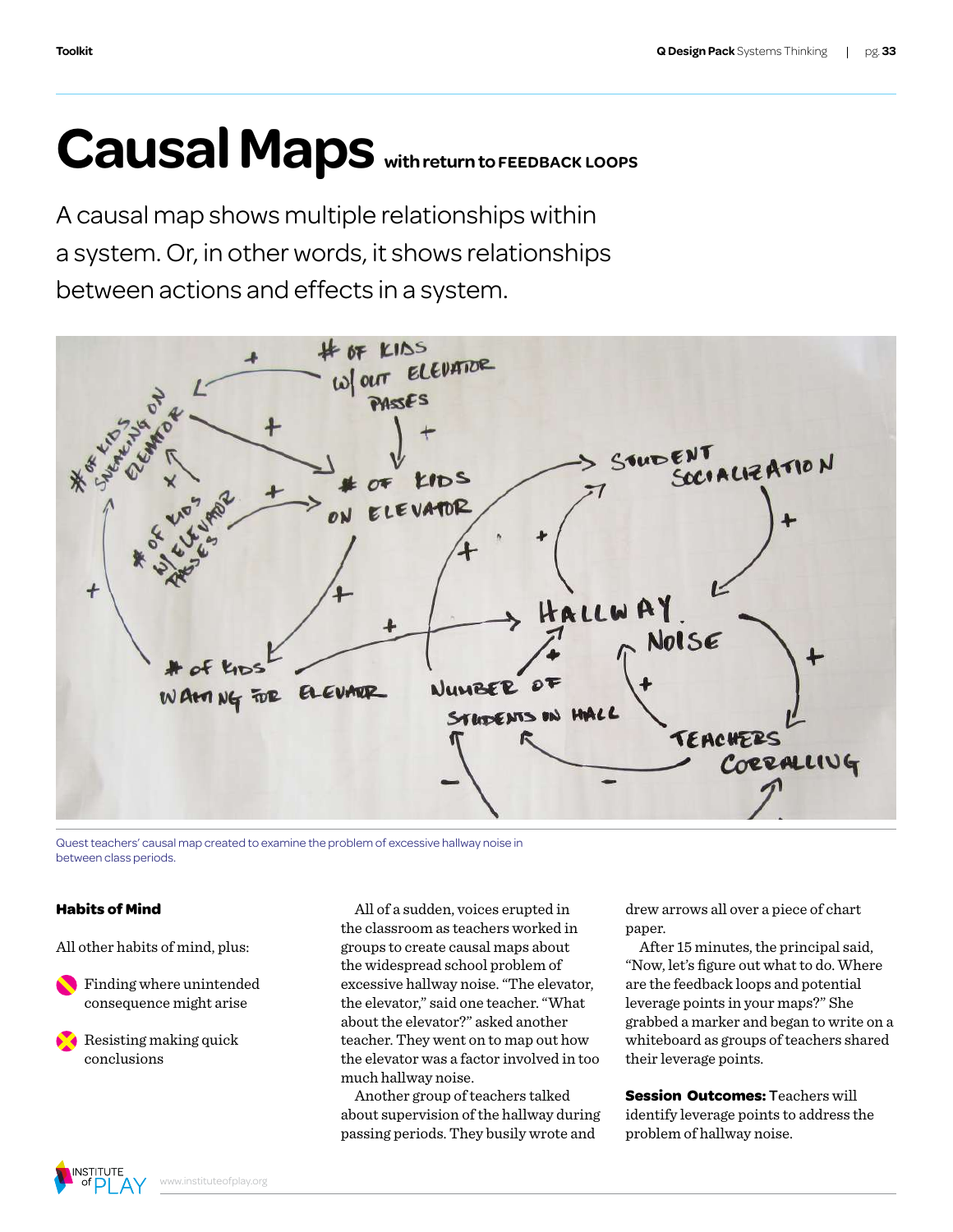#### **SAMPLE KEY QUESTION ANSWERS**

**Causal Maps Key Questions**

- **• What relationships do you see in your causal map?**
- **• Do you see any feedback loops in your causal map? (Remember to check yourself by making sure both factors affect each other.)**
- **• What is a possible leverage point in your causal map?**

**What relationships do you see in your causal map?** We found relationships between number of students in the hall and hallway noise, student socialization and hallway noise, and teachers corralling and hallway noise.

**Do you see any feedback loops in your causal map?** Yes, the number of students waiting for the elevator increases the number of students sneaking on the elevator and that increases the number of students getting on the elevator. Then more students wait for the elevator to sneak onto it.

**4** 

**What is a possible leverage points in your causal map?** If we improve

**1 Identify a problem and** put it in the center of a piece of paper. **2 List all factors** that are involved in the problem around the center of the piece of paper. Leave **3 Draw arrows between factors**  that seem related. **4 Ask the key questions**  whenever you think you have found a feedback loop. **5 Highlight** any feedback loops that you find. **6 Add** "**-**" and "**+**" to show relationships between factors. **HINT** Avoid including quantifiers in front of effects. For example, more, less, lack, etc. the system for monitoring students on the elevator, fewer students will be waiting for the elevator (and trying to sneak on), so there will be fewer students waiting around in the hallway. + + + # of kids without elevator passes # of kids on the elevator # of kids waiting for the elevator # of kids sneaking on the elevator **hallway noise** student socialization # of students in the hall consequences for being in the hall late teachers corralling # of kids with elevator passes **1 2 3 5 6** 



space.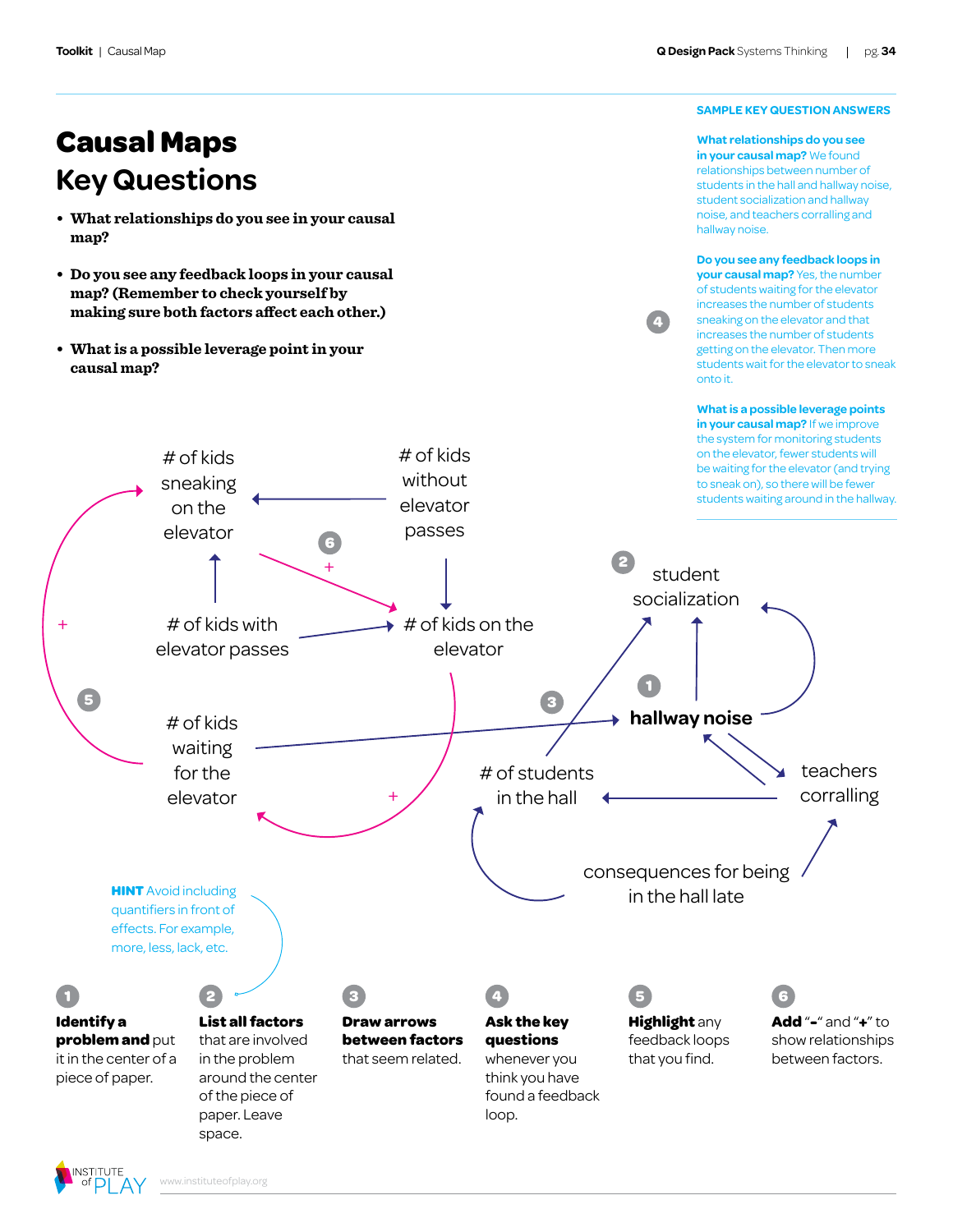#### **Topic Integration Ideas**

#### **SCIENCE**

How might the building of a new skyscraper affect downtown Manhattan in New York City?

#### **MATH**

How do money saving methods impact people's lives?

#### **ELA AND FOREIGN LANGUAGE**

How do authors write novels that readers cannot put down?

#### **HISTORY/SOCIAL STUDIES**

How might oppression, power, and rebellion be factors in causing revolutions to happen?

#### **WELLNESS**

How does the government impact what we eat?

#### **CLASSROOM MANAGEMENT**

How does a class build trust and respect?

#### **EXTENSION**

Feel free to expand your causal map by **adding a next level of factors (secondary factors)**. For example, the factors involved with the elevator on the hallway noise causal map are secondary factors.



7th grade students created this causal map to better understand how bad bacteria spreads through the school.

#### **TEACHING TIP**

— Choose a topic that engages kids (i.e. tv watching) — Ask students to choose a problem relevant to themselves and create causal maps in pairs or small groups — Have students work collaboratively on causal maps because they will build on each other's ideas — Give students time, individually and in groups, to look at causal maps and identify possible leverage points

#### **GAME DESIGN HINT**

 — Managing large game communities

— Mapping out a game in terms of aesthetics, space,

mechanics, rules, etc. — Visualizing player experience based on choices made by the player in the game

— Determining reward systems

— Identifying leverage points to address problems like the game is too easy or challenging



#### **WATCH THE ARROWS!**

Make sure to help students understand that the direction of arrows is important. The directions of arrows show which factor is directly impacting another.

#### **NOT ALL CAUSAL MAPS HAVE FEEDBACK LOOPS**

It is not unusual for causal maps to lack feedback loops, For example, the Bacteria on Stair Rail causal map does not have any feedback loops. If students cannot find any feedback loops, work with them to figure out if they missed a loop or whether additional factors might end up being part of a feedback loop.

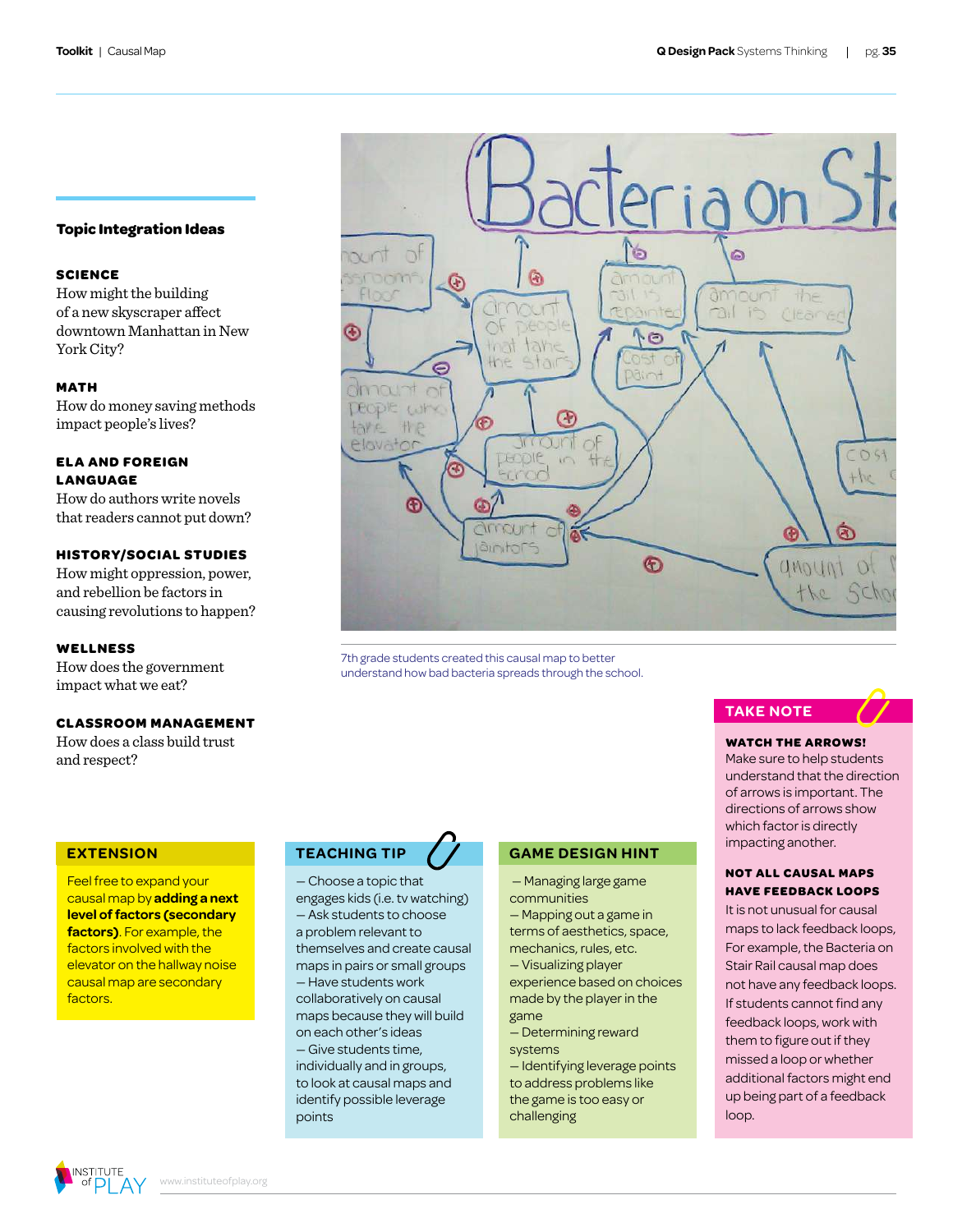#### **NOW TRY IT**

*Take the problem that you used to create a feedback loop.*

**List every factor that you can think is** related to the problem.

**Create a causal map.** 

#### **Answer this question:**

What relationships do you see in your causal map?

#### **Now, answer these questions:**

Do you see any feedback loops in your causal map? (Remember to check yourself by making sure both factors affect each other.)

What is a possible leverage points in your causal map?

#### **Reflection Questions**

#### 

**What leverage points did you find in your causal map? What might you change to tackle your problem based on those leverage points?**

**How do you imagine you could use this tool in your classroom?**

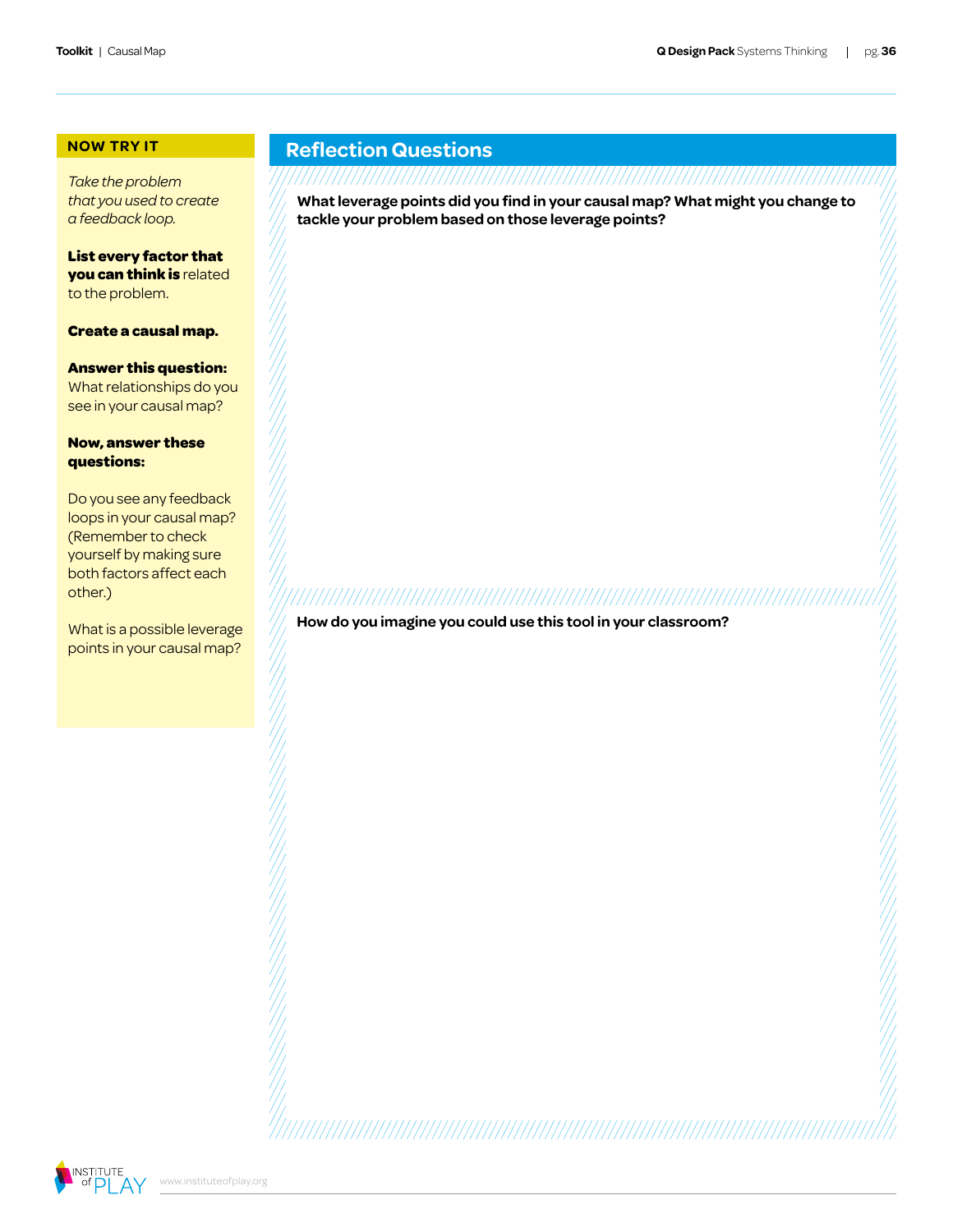## **After learning about the four tools, you can clearly use each tool individually, or you can use the tools in pairs, groups of three or all together to support students in building understanding over time.**

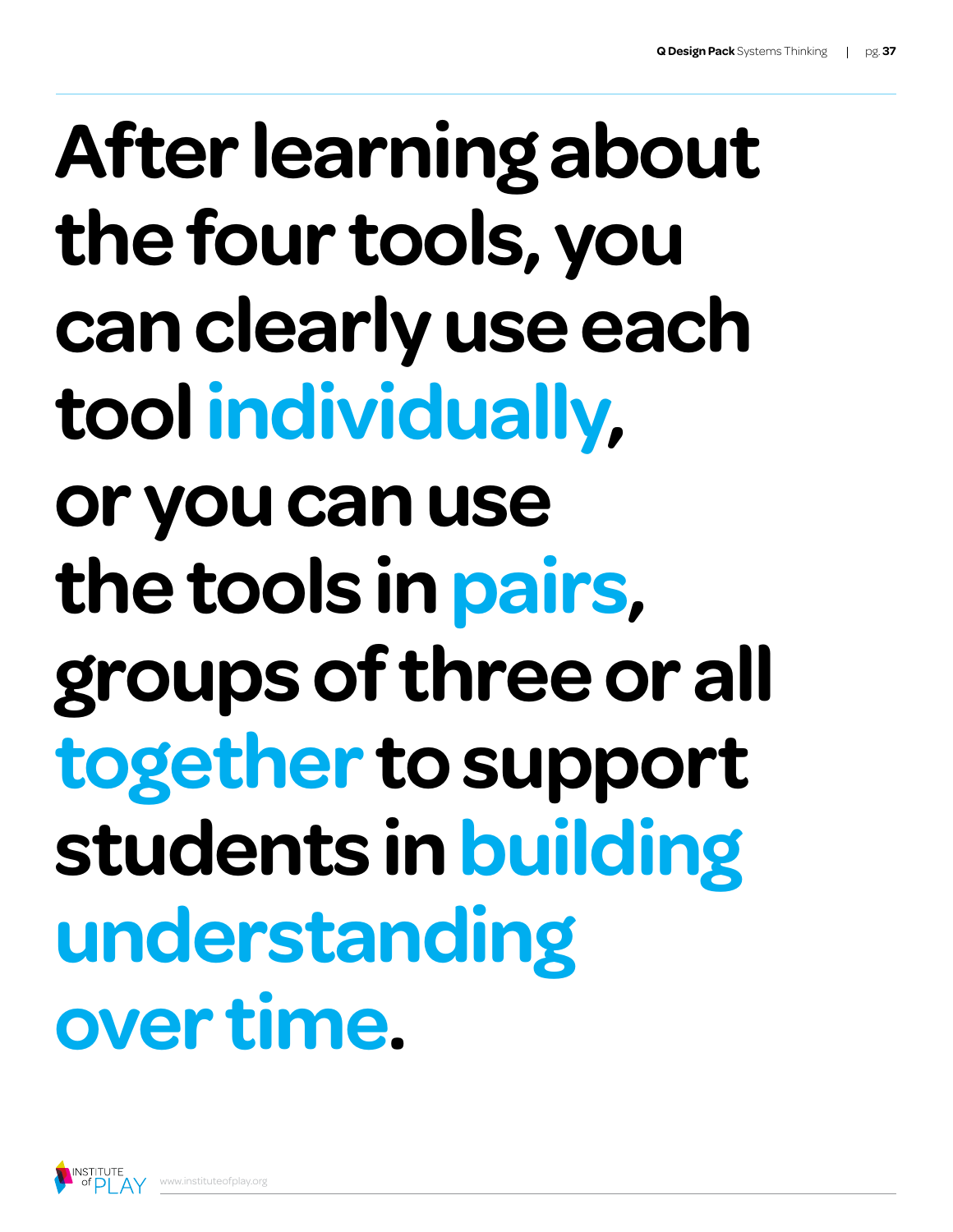## **Integrate Tools**

The power of systems thinking tools is amplified when teachers use them in combination to help students tackle complex problems.

"I created a process of analysis by using all four tools. First the BOTG pinpointed stressful times of day. The three other tools helped us look at factors that led to that stressful time. Then students tried to change one factor from a feedback loop to help them reduce their stress." —Quest Teacher

One example is from a project focused on stress management in our Quest Wellness program. The goal of the project was to help students decrease stress in their lives. To do the project, the teacher needed to help students identify stressors in their lives and then figure out ways to remove or lessen the impact of the stressor.

. . . . . . . . . . . . . 1

As a first step, the teacher asked students to graph their stress levels over one day, three days or a week on a **BOTG**. Then students used their BOTG to help them think of all the factors affecting their stress levels. They wrote those on post-its and classified them based on similarities using **collect and cluster**. Next, students created **causal maps** showing all the factors and relationships among factors. At that point, the teacher

asked students to find as many **feedback loops** as they could in the causal map. Finally, after finding feedback loops, students identified feasible leverage points. They chose one leverage point to help them decide what change to make in their life to decrease stress. Three weeks later, students tested out the effectiveness of changes made based on identified leverage points. They graphed their stress levels using a BOTG, looked for changes in patterns, and wrote analyses of their findings.

This structured use of all systems thinking tools from this design pack shows how students used the tools to both solve a problem and build and strengthen different habits of mind concerning systems thinking.

#### **ALL TOGETHER**

Within this one project, students directly:

- Strived to understand the big picture;
- • Saw patterns/trends in systems;
- Recognized how a system's structure causes its behavior;
- • Identified cause and effect relationships;
- • Surfaced and tested assumptions;
- Found leverage points to change a system; and
- Resisted making quick conclusions.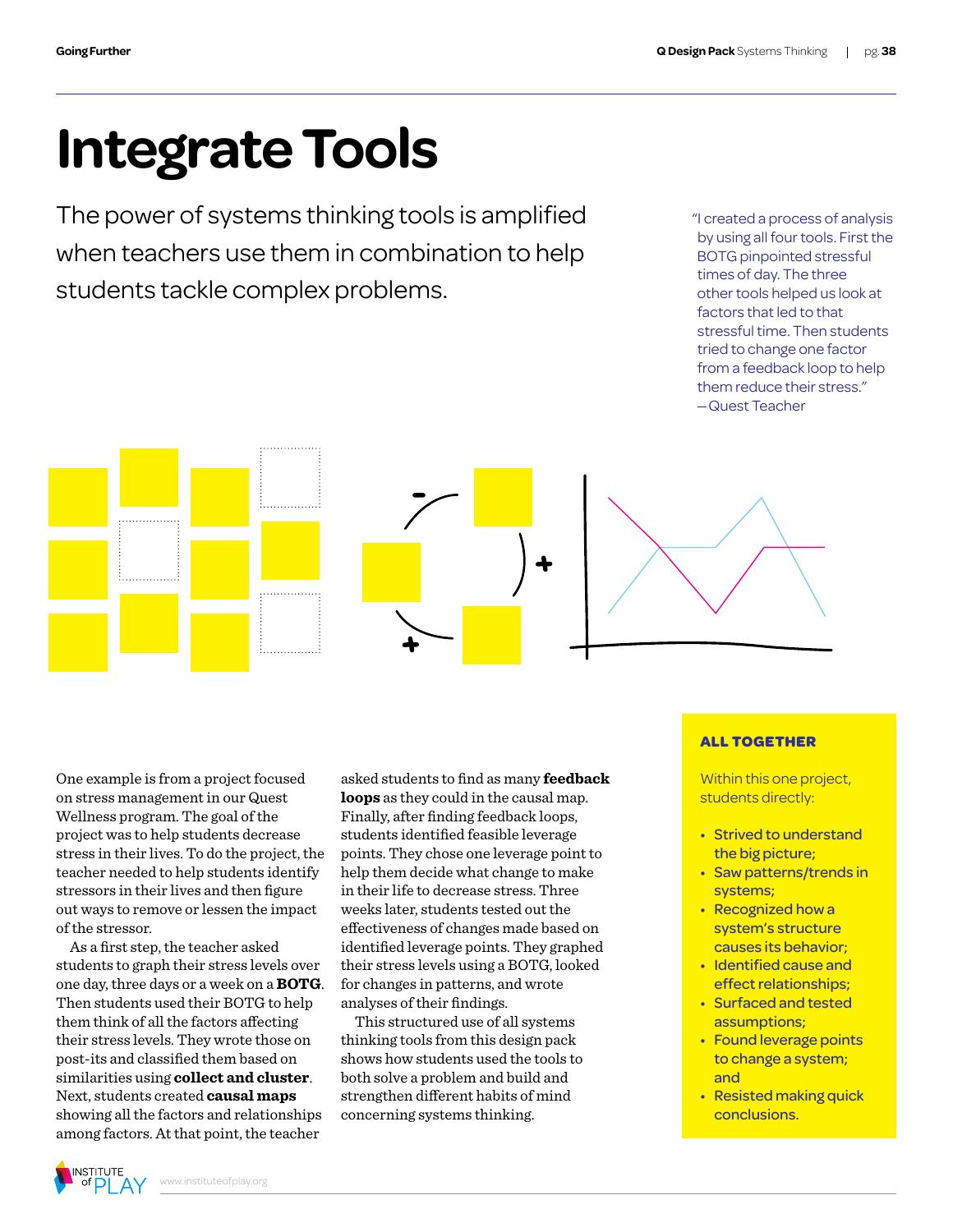# **Going Further!**

Reflect on using systems thinking tools in your classroom and expand your systems thinking knowledge with additional resources.



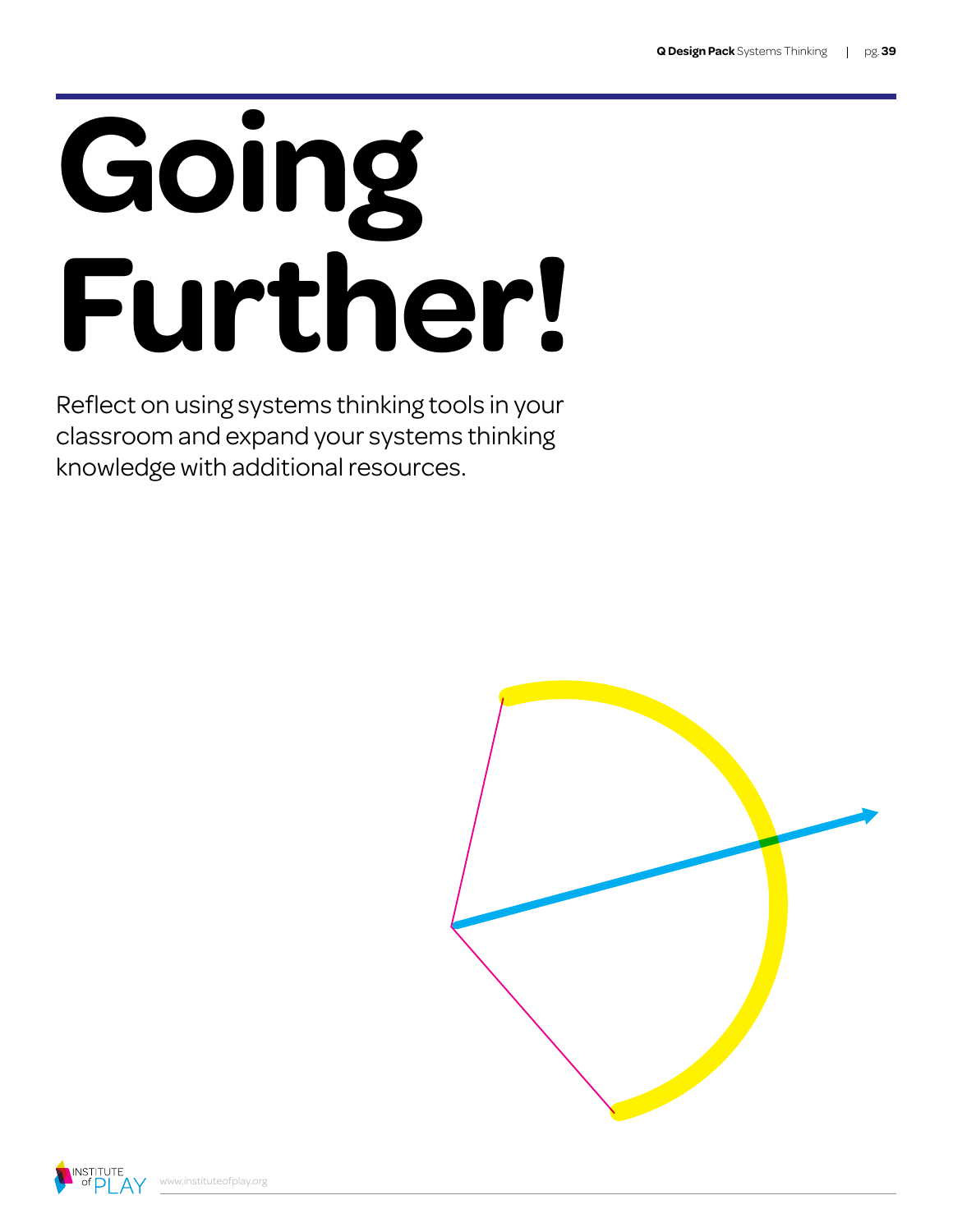## **Reflection**

After you support your students in using a systems thinking tool in your classroom, come back to this page and reflect on your experience and how you would use the tool again.

| <b>Reflection Questions</b>                |                                                                      |
|--------------------------------------------|----------------------------------------------------------------------|
| Which tool did you try in your classroom?  | What was a success from using this tool?                             |
|                                            |                                                                      |
|                                            |                                                                      |
|                                            |                                                                      |
|                                            |                                                                      |
| ,,,,,,,,,,,,,,,,,,,,,,,,,,,,,,,,,,,        | ,,,,,,,,,,,,,,,,,,,,,,,,,                                            |
| What was a challenge from using this tool? | If you plan to use the tool again, what would<br>you do differently? |
|                                            |                                                                      |
|                                            |                                                                      |
|                                            |                                                                      |
|                                            |                                                                      |
|                                            |                                                                      |
| Which tool do you want to try next? Why?   |                                                                      |
|                                            |                                                                      |
|                                            |                                                                      |
|                                            |                                                                      |
|                                            |                                                                      |
|                                            |                                                                      |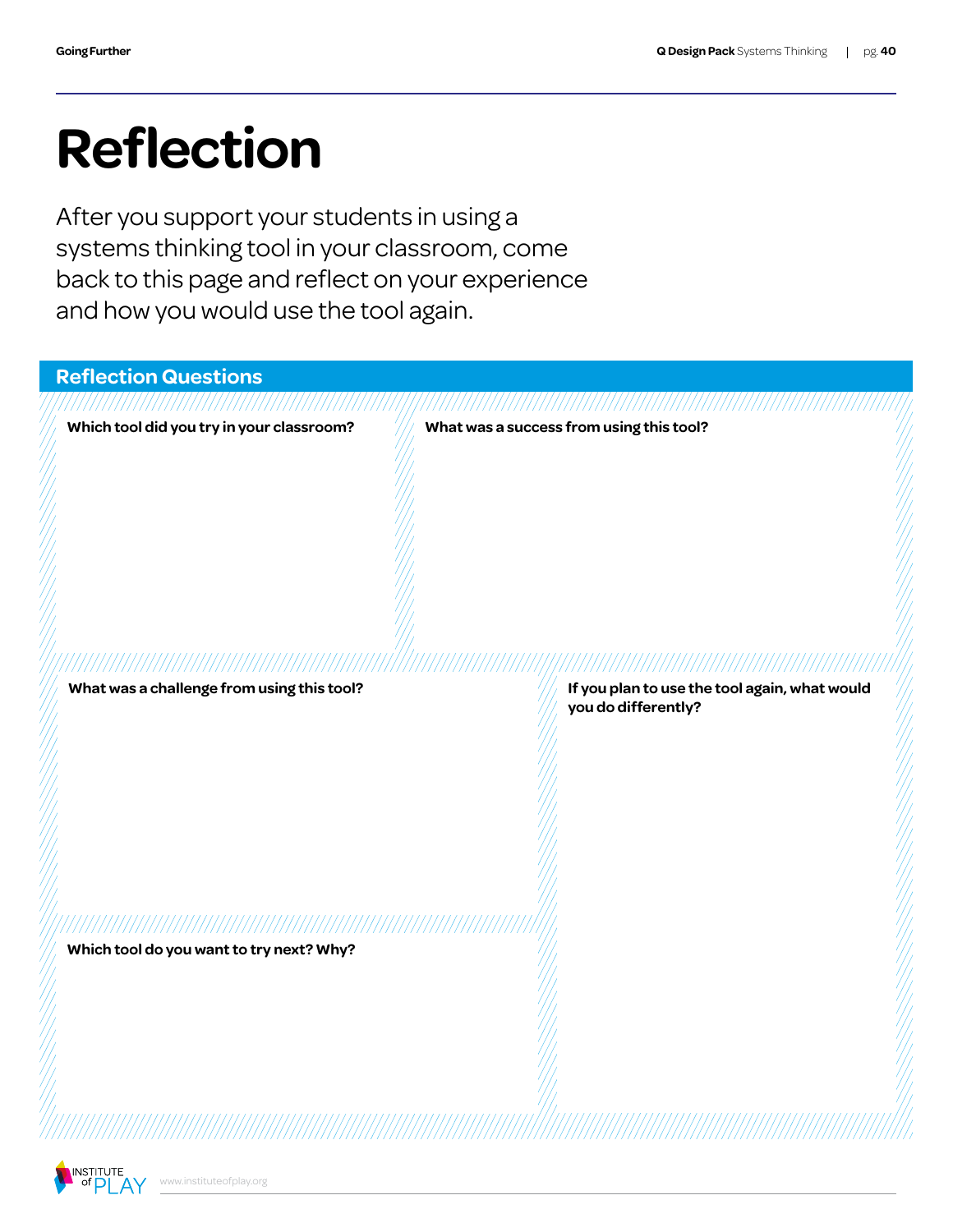## **Appendix: Feedback Loop Generator**

Use this as a resource to teach about feedback loops. Pair two ideas together to see whether they create a feedback loop.



#### **TEACHING TIP**

This example of a feedback loop, using two terms from the Feedback Generator, shows a balancing loop. When stress increases, sleep decreases and when sleep increases, stress decreases.

| <b>stress</b>     | challenges        | motivation          |
|-------------------|-------------------|---------------------|
| sleep             | distractions      | sunlight            |
| appetite          | collaboration     | comfort             |
| physical activity | time with friends | sugar intake        |
| happiness         | rain              | organization        |
| productivity      | hugs              | attention to detail |
| energy            | donuts            | errors made         |
| food intake       | # of hobbies      | clarity             |
| weight            | temperature       | confusion           |
| interest          | game play         | frustration         |
| free time         | goal(s)           | distance            |
| engagement        | focus             | fun                 |
| homework          | strength          | hot cocoa           |

**health**

**coffee**



**hands-on activities**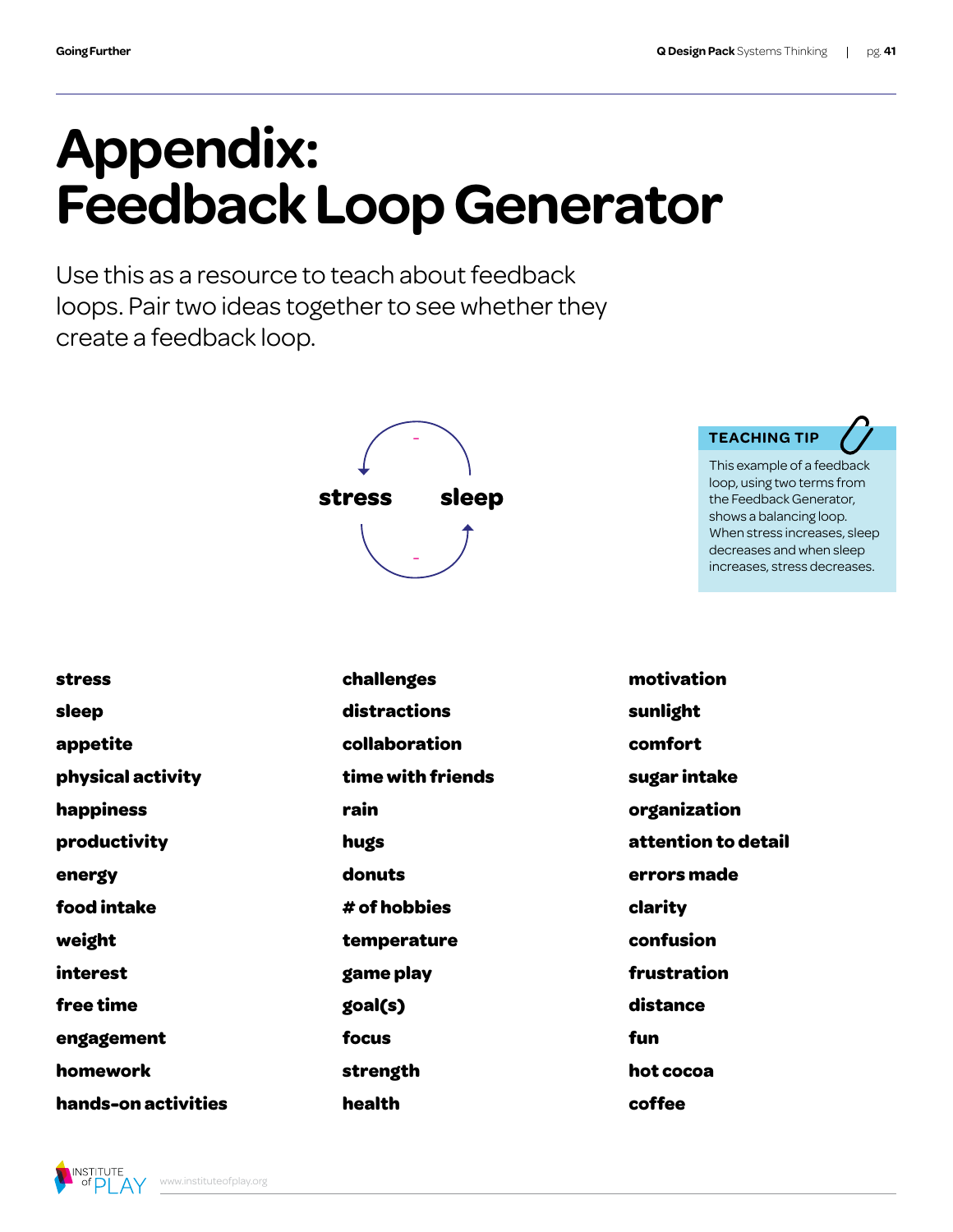## **Continued Learning**

After exploring this design pack, we hope you are inspired to learn more about systems thinking and the Quest school model.

Below is additional information to support you in continuing to build and share your own learning.

#### **We want to hear from you**

We want to hear from you about your experience with this design pack.

Did it change your teaching? How did your students respond? Would you use this design pack again?

We welcome your stories about how you use systems thinking in your classroom.

#### **Email your feedback and thoughts to:**

info@instituteofplay.org

#### **We want you to learn more**

If you are interested in learning more, please visit these following websites:

**Institute of Play** [www.instituteofplay.org](http://www.instituteofplay.org/)

**Quest to Learn, NYC** [www.q2l.org](http://www.instituteofplay.org/work/projects/quest-schools/quest-to-learn/)

#### **CICS ChicagoQuest**

[www.chicagoquest.org](http://www.instituteofplay.org/work/projects/quest-schools/cics-chicagoquest/)

#### **We also offer other Design Packs**

#### **[Q Design Pack: School](http://www.instituteofplay.org/work/projects/q-design-packs/q-school-design-pack/)**

This pack highlights ten innovative components of the Quest school model.

#### **[Q Design Pack:](http://www.instituteofplay.org/work/projects/q-design-packs/q-curriculum-design-pack/) Curriculum**

This pack provides tools and methods for you to use to design game-like curriculum.

#### **[Q Design Pack: Games and Learning](http://www.instituteofplay.org/work/projects/q-design-packs/q-games-and-learning-design-pack/)**

This pack describes our curriculum team model and includes tools and methods to help you begin to collaboratively design games.

#### **We want you to share these resources**

This resource is free and we want you to share it with others. When you do use and share it, please know this resource is licensed under a Creative Commons license.

#### **Attribution-NonCommercial-ShareAlike**

#### **CC BY-NC-SA**

This license lets others remix, tweak, and build upon your work non-commercially, as long as they credit you and license their new creations under the identical terms.



To view a copy of this license, visit Creative Commons  $\square$ 

#### **We want to thank our partners**

This design pack is a result of collaborative work done over the past years between Institute of Play, Quest to Learn, and CICS ChicagoQuest. These resources are made possible through the generous support of The Bill and Melinda Gates Foundation, Carnegie Corporation of New York, and the John D. and Catherine T. MacArthur Foundation.

#### **Additional Resources**

Benson, T. et al. (2010). *Tracing connections: Voices of systems thinkers*. Acton, MA: The Creative Learning Exchange.

Senge, Peter M. (2006). *The fifth discpline: The art and practice of the learning organization*. New York: Doubleday Currency.

Senge, Peter M. et al (2012). *Schools that learn: A fifth discipline fieldbook for educators, parents, and everyone who cares about education*. New York: Doubleday Currency.

Sweeney, Linda Booth. (2001). *When a butterfly sneezes*. Westford, MA: Pegasus Communications.

The Creative Learning Exchange www.clexchange.org

Waters Foundation www.watersfoundation.org